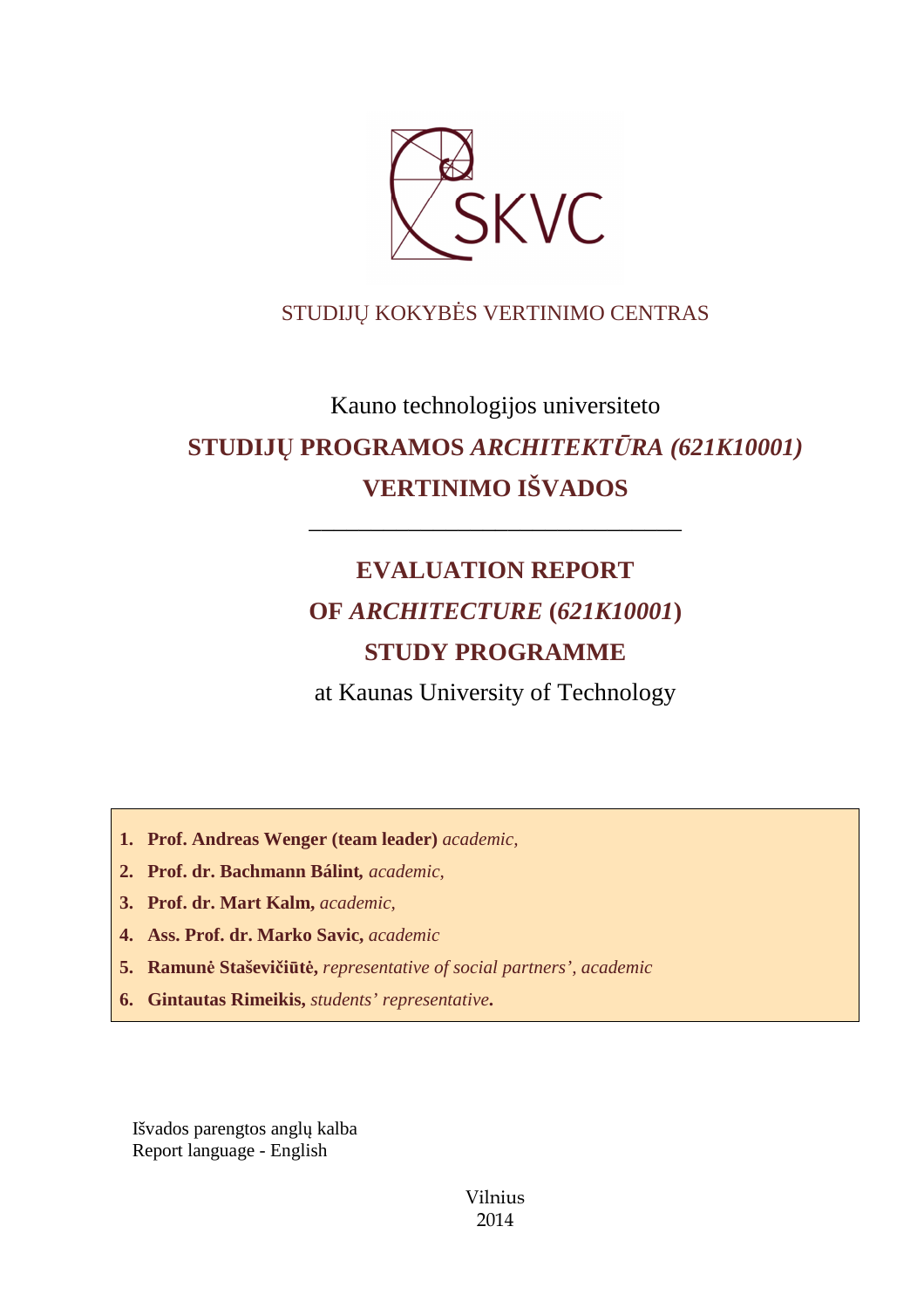## **DUOMENYS APIE ĮVERTINTĄ PROGRAMĄ**

| Studijų programos pavadinimas                           | <i><b>Architektūra</b></i>   |
|---------------------------------------------------------|------------------------------|
| Valstybinis kodas                                       | 621K10001                    |
| Studijų sritis                                          | Menai                        |
| Studijų kryptis                                         | Architektūra                 |
| Studijų programos rūšis                                 | Universitetinės studijos     |
| Studijų pakopa                                          | antroji                      |
| Studijų forma (trukmė metais)                           | Nuolatinė (2), ištęstinė (3) |
| Studijų programos apimtis kreditais                     | 120                          |
| Suteikiamas laipsnis ir (ar) profesinė<br>kvalifikacija | Architektūros magistras      |
| Studijų programos įregistravimo data                    | 2007-02-19                   |

## **INFORMATION ON EVALUATED STUDY PROGRAMME**

–––––––––––––––––––––––––––––––

| Title of the study programme                           | <i><b>Architecture</b></i>        |
|--------------------------------------------------------|-----------------------------------|
| State code                                             | 621K10001                         |
| Study area                                             | Art studies                       |
| Study field                                            | Architecture                      |
| Type of the study programme                            | University studies                |
| Study cycle                                            | second                            |
| Study mode (length in years)                           | Full time $(2)$ , part time $(3)$ |
| Volume of the study programme in credits               | 120                               |
| Degree and (or) professional qualifications<br>awarded | <b>Master of Architecture</b>     |
| Date of registration of the study programme            | 19-02-2007                        |

Studijų kokybės vertinimo centras

The Centre for Quality Assessment in Higher Education

©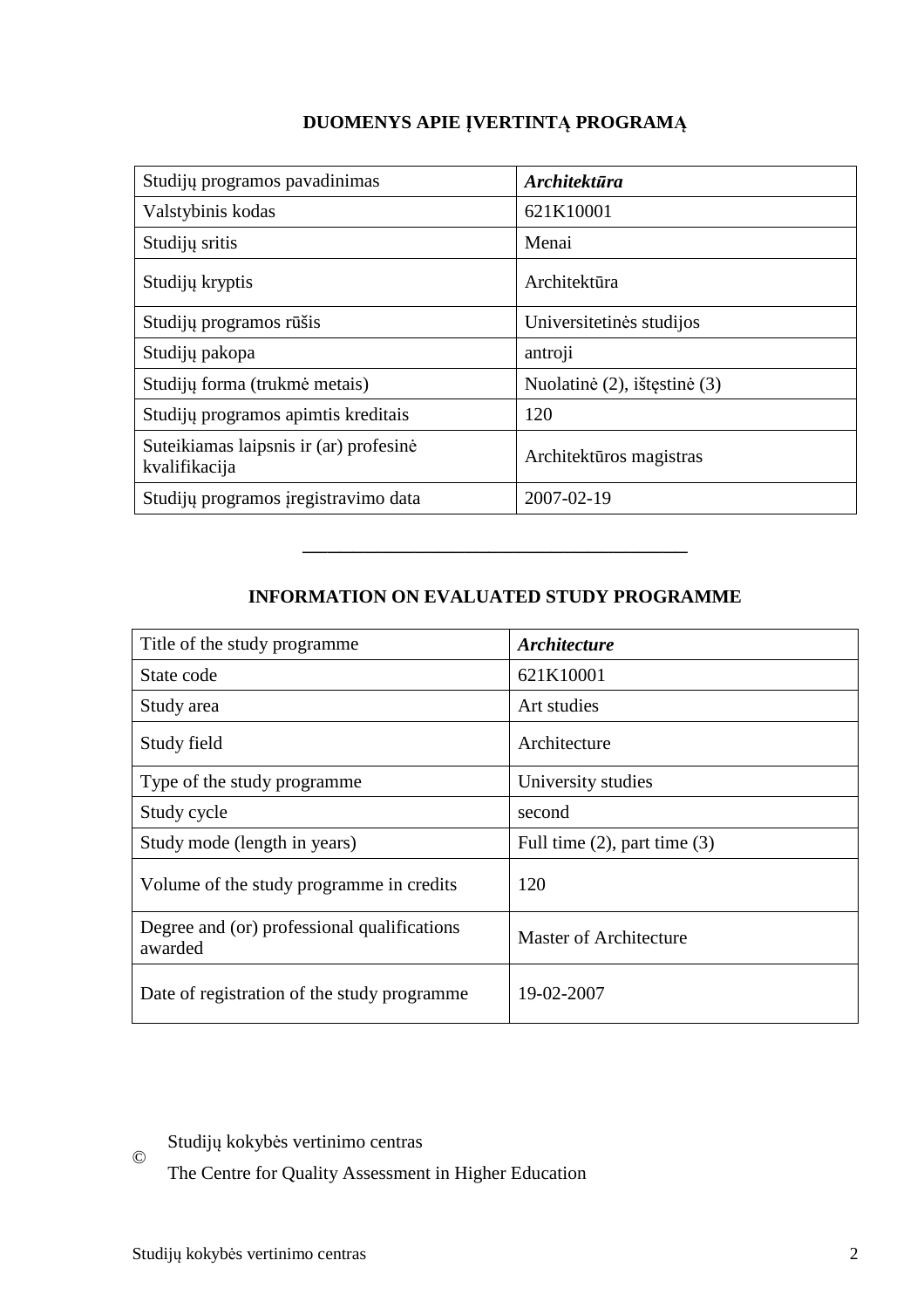| 1.3. Background of the HEI/Faculty/Study field/ Additional information5 |  |
|-------------------------------------------------------------------------|--|
|                                                                         |  |
|                                                                         |  |
|                                                                         |  |
|                                                                         |  |
|                                                                         |  |
|                                                                         |  |
|                                                                         |  |
|                                                                         |  |
|                                                                         |  |
|                                                                         |  |
|                                                                         |  |

# **CONTENTS**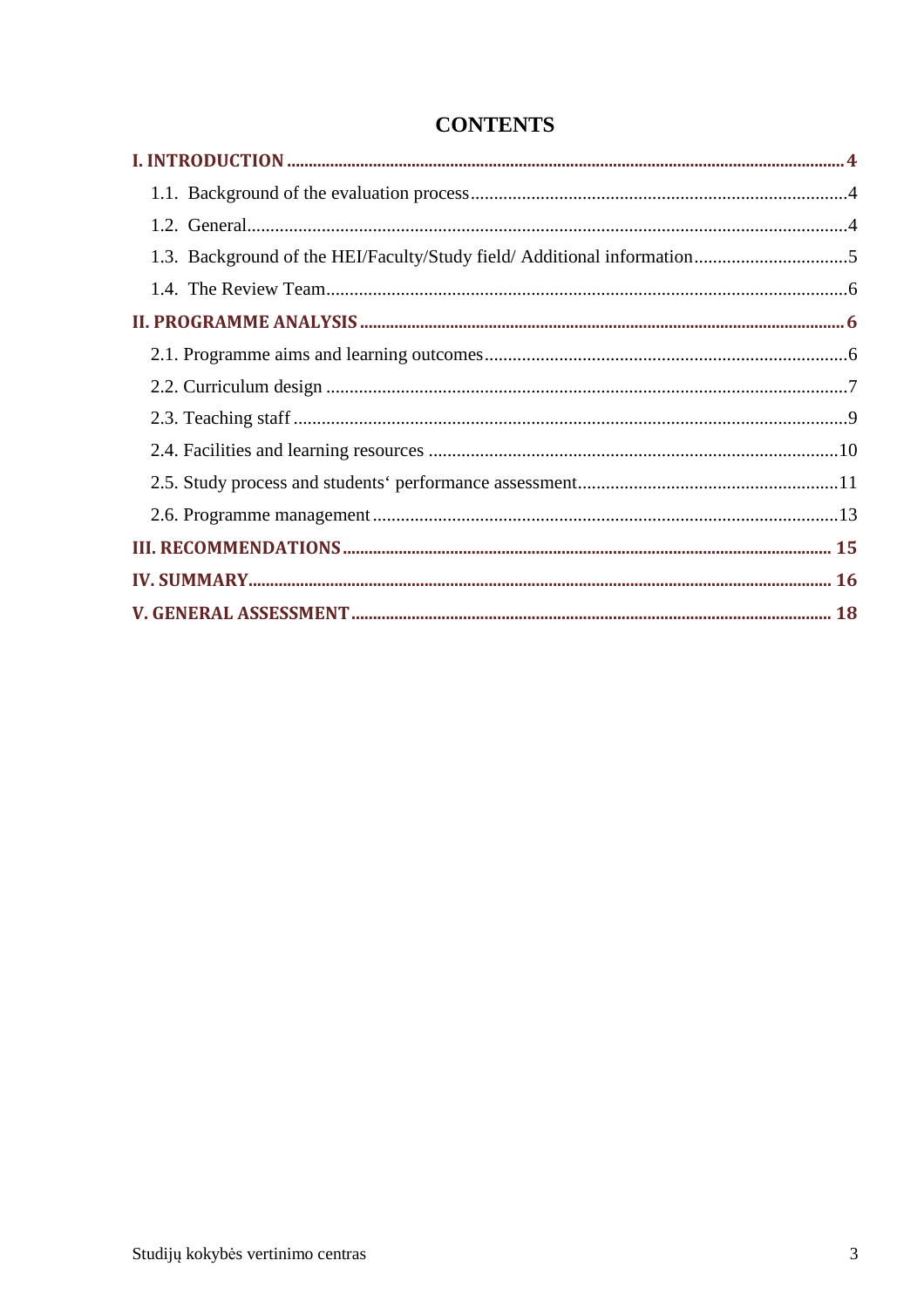#### **I. INTRODUCTION**

#### *1.1.Background of the evaluation process*

The evaluation of on-going study programmes is based on the **Methodology for evaluation of Higher Education study programmes,** approved by Order No 1-01-162 of 20 December 2010 of the Director of the Centre for Quality Assessment in Higher Education (hereafter – SKVC).

The evaluation is intended to help higher education institutions to constantly improve their study programmes and to inform the public about the quality of studies.

The evaluation process consists of the main following stages: *1) self-evaluation and selfevaluation report prepared by Higher Education Institution (hereafter - HEI); 2) visit of the review team at the higher education institution; 3) production of the evaluation report by the review team and its publication; 4) follow-up activities.* 

On the basis of external evaluation report of the study programme SKVC takes a decision to accredit study programme either for 6 years or for 3 years. If the programme evaluation is negative such a programme is not accredited.

The programme is **accredited for 6 years** if all evaluation areas are evaluated as "very good" (4 points) or "good" (3 points).

The programme is **accredited for 3 years** if none of the areas was evaluated as "unsatisfactory" (1 point) and at least one evaluation area was evaluated as "satisfactory" (2 points).

The programme **is not accredited** if at least one of evaluation areas was evaluated as "unsatisfactory" (1 point).

#### *1.2.General*

The Application documentation submitted by the HEI follows the outline recommended by the SKVC. Along with the self-evaluation report and annexes, the following additional documents have been provided by the HEI before, during and/or after the site-visit:

| No. | Name of the document                                                              |
|-----|-----------------------------------------------------------------------------------|
|     | "The procedure of attestation and organization of competitions for academic staff |
|     | and researchers" (excerpt)                                                        |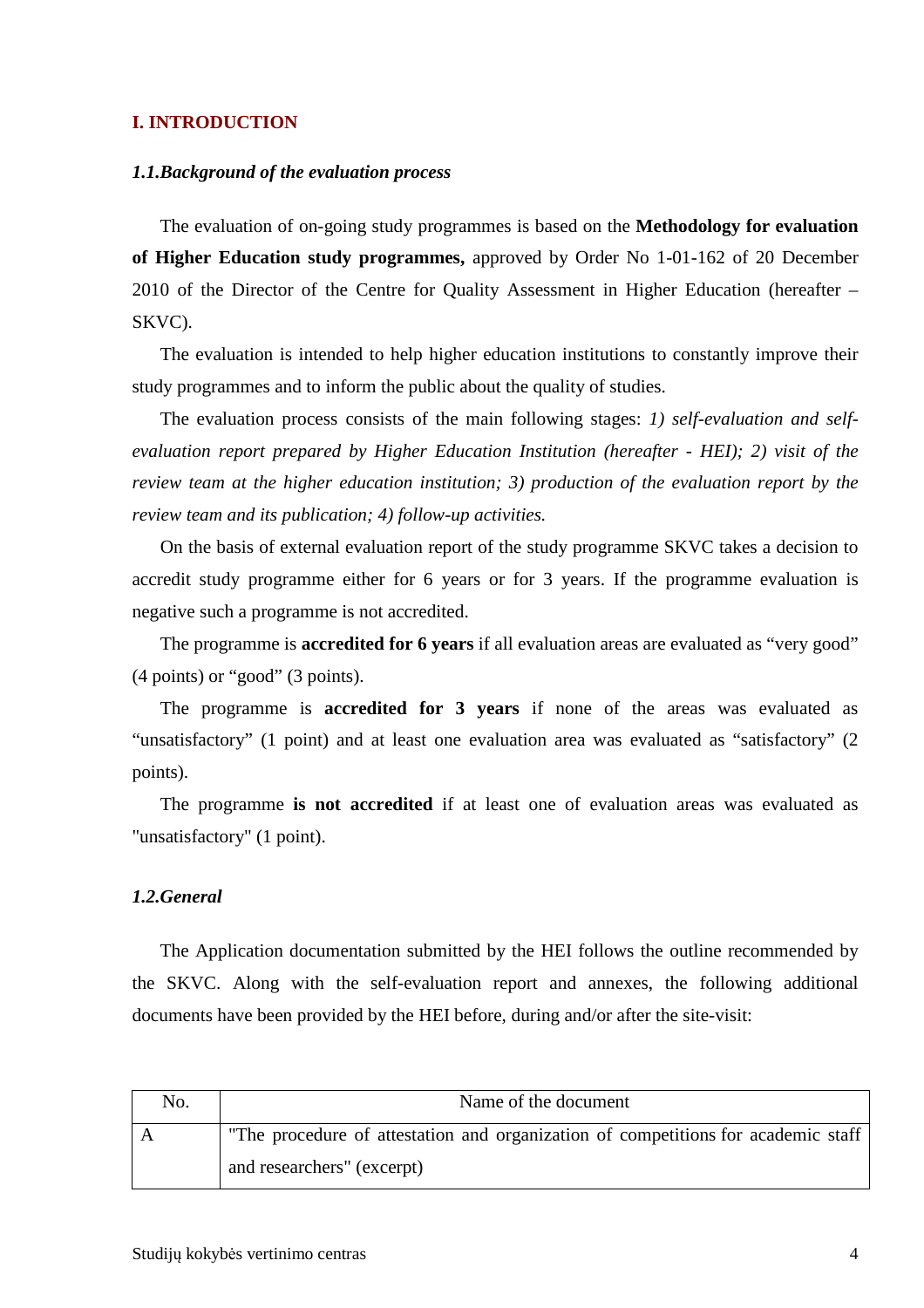#### *1.3. Background of the HEI/Faculty/Study field/ Additional information*

Established in 1922, Kaunas University of Technology (hereinafter – KTU) consists of nine faculties and nine research institutes, including the Faculty of Civil Engineering and Architecture.

Around 11.000 students currently study at KTU, being taught by around 1000 academic staff members. Students can choose among 156 study programmes (including 62 conducted on English) on undergraduate, graduate and PhD levels.

KTU academic staff actively participates in national and international research programmes (such as FP7, COST, EUREKA) (http://en.ktu.lt/content/about-ktu/facts-and-figures).

Department of Architecture has been the integral part of KTU from the very beginning, with gap between 1971 and 1995. Since 2014, Department has changed the name to Department of Architecture and Urbanism. Department is an active member of ENHSA (European Network of Heads of Schools of Architecture) since 2004.

Study programmes, which are the subject of the evaluation - **Bachelor of Architecture** and **Master of Architecture** - have been established in 1997, and accredited by SKVC decision in 2008, following the Report of the international Review team led by prof. Spyros Amourgis.

Since 2012, both cycles of Architecture study programme have been notified for recognition of professional qualifications in accordance with Directive 2005/36/EC. Since 2011, second cycle study programme of Architecture began to be conducted also in English.

The average annual enrolment on programme is between 10 and 19 with decrease trend.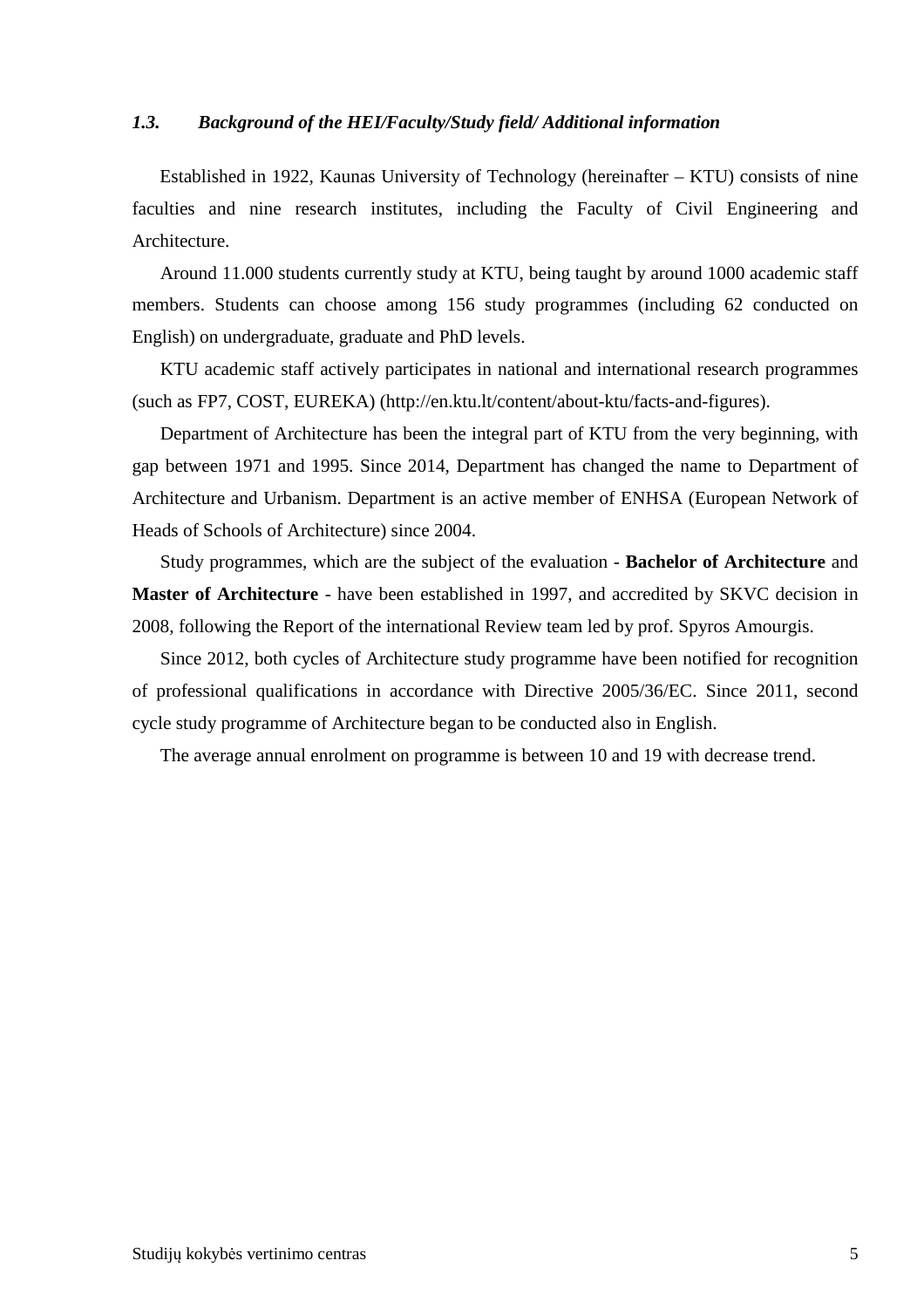#### *1.4.The Review Team*

The review team was completed according *Description of experts' recruitment*, approved by order No 1-55 of 19 March 2007 of the Director of the Centre for Quality Assessment in Higher Education, as amended on 11 November 2011. The Review Visit to HEI was conducted by the team on 10th November 2014.

**1. Prof. Andreas Wenger (team leader),**  *University of Applied Sciences and Arts Northwestern Switzerland, Academy of Art and Design, Head of the Institute for Interior Design and Scenography, Switzerland* **2. Prof. dr. Bachmann Bálint***, Dean, Faculty of Engineering and IT - University Pécs, Pollack Mihály, Hungary* **3. Prof. dr. Mart Kalm,**  *Estonian Academy of Arts, Vice-Rector for Research, Estonia* **4. Ass. Prof. dr. Marko Savic,**  *Provost for QA & Development, ALHOSN University, UAE* **5. Ms. Ramunė Staševičiūtė,**  *Architect-Project Manager and Owner of company PILIS. Associate Professor at Klaipėda University, Lithuania* **6. Mr. Gintautas Rimeikis,**  *student of Lithuanian University of Education, Lithuania*

### **II. PROGRAMME ANALYSIS**

#### *2.1. Programme aims and learning outcomes*

 Self-Evaluation Report (hereinafter – SER) thoroughly addresses programme aims, justifying it by comparative analysis between number of architects and their average annual income in Lithuania and other EU member states and need to enhance both at the national level. SER also relies on set of formal documents addressing public and labour market needs (Issued by EU, Ministry of Education and Science, UNESCO, Architects Council of Europe etc.) as well as experiential knowledge gained through networking under European Association of Architectural Education.

 The set of Learning outcomes is publicly accessible at the KTU web-site: http://ktu.edu/en/programme/m/architecture.

In general, the name of the programme, it`s learning outcomes, content and the qualification offered are mutually compatible. The general list of expected competences (self-evaluation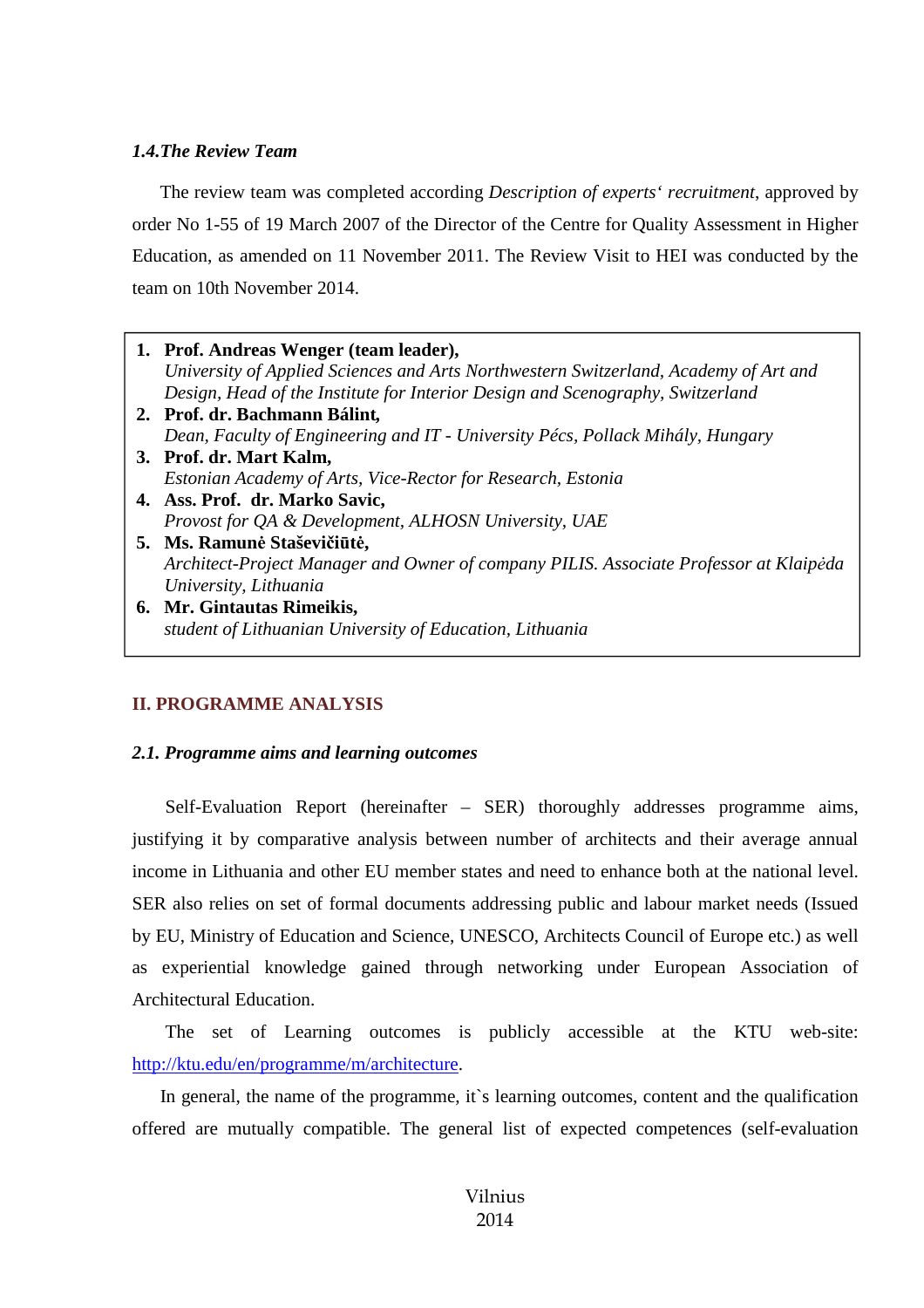report, pp.8) is aligned with the LTQF/Level 7 descriptors. However, there is no full synchronization between those competences and programme learning outcomes (SER, pp.9). Remarks about programme learning outcomes are the following:

- A) The study programme outcomes are grouped in five categories, addressing the "Descriptor of Study Cycles" (Ministry of Education and Science of the Republic of Lithuania, 2011). However, there are some comments which have to be considered:
- There is no clear implication about that "newest ... knowledge" will be used ("knowledge" and its application").
- There is no evidence that any architecture/design specific research methods are expected to be utilised in the teaching/learning process ("research skills").
- The expectation of graduate to "do intellectual, artistic and creative work in an autonomous manner" is not clearly stressed ("special abilities").
- The additional value of LTQF 7 social abilities to "encourage technical, public and cultural progress favourable to society development" is not covered.
- "Creative intellectual personal abilities" are not stressed under "personal abilities category".
- B) The list of the offered outcomes is sufficient to prove that the study programme expectations are aligned with the LTQF/Level 7. However, the list of outcomes does not clearly define the character of the programme. The dimensions of creativity and originality, highly expected in the advanced architectural education are lacking.
- C) The programme outcomes properly address just some of the 11 points listed in UIA-UNESCO Chapter and Directive 2005/36/EC, although it could be considered that those have already been gained during the BA programme. However, it would be expected to have "more in depth" approach at least in some of the major areas such as architectural design or architectural professional practice.
- D) Analysing in particular the course learning outcomes, it is clear that research ones are prevailing, which brings the overall study programme much more in the field of the Master of Science than Master of Architecture.

#### *2.2. Curriculum design*

As per national legislation BA programmes in architecture last eight, and MA programmes in architecture in Lithuania last four semesters. Following the "Directive 2013/55/EU of the European Parliament and of the Council of 20 November 2013, amending Directive 2005/36/EC on the recognition of professional qualifications and Regulation (EU) No 1024/2012 on administrative cooperation through the Internal Market Information System ('the IMI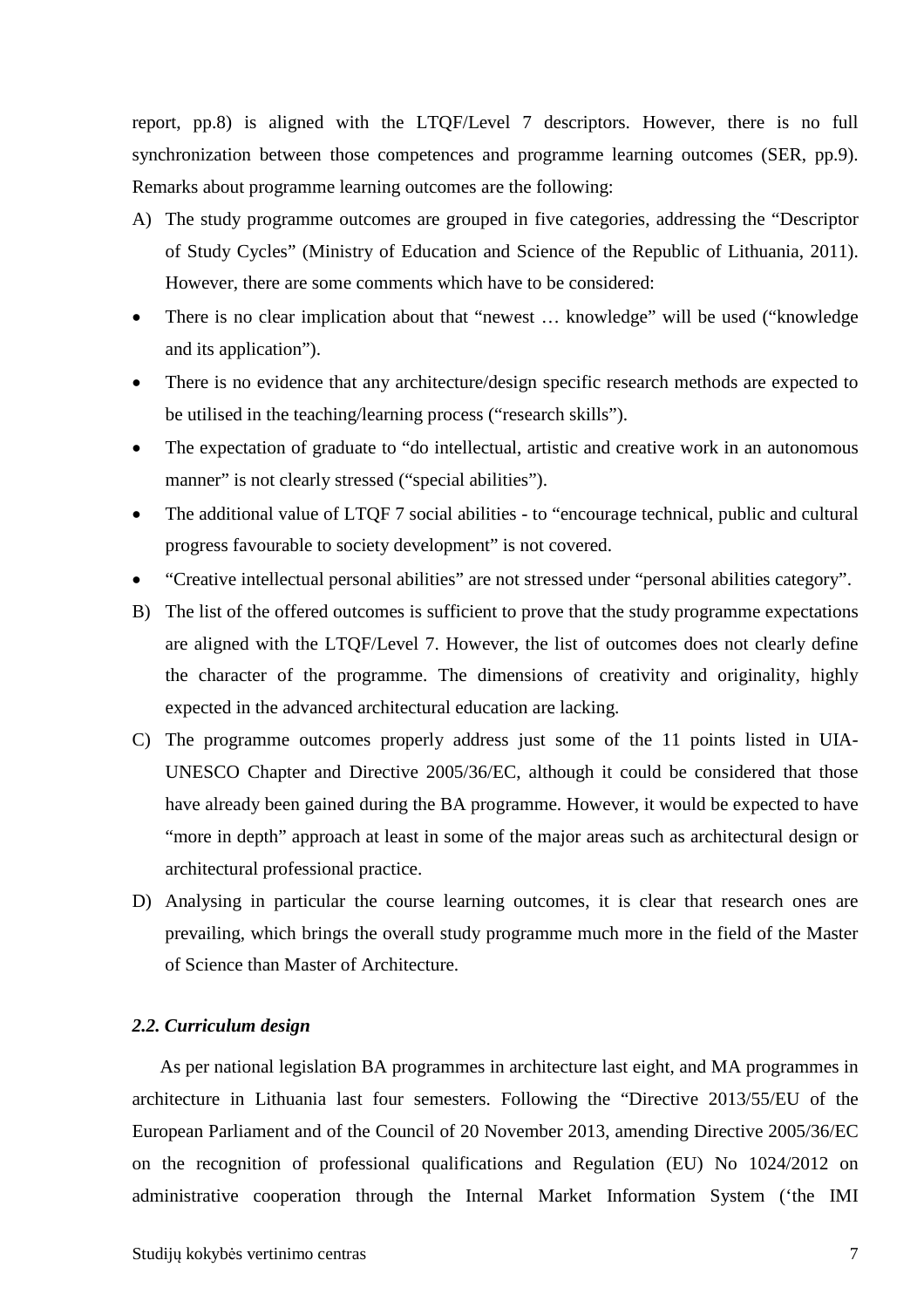Regulation')", a total of at least five years of full-time study at a university or a comparable teaching institution, leading to successful completion of a university-level examination is claimed. For the BA and MA programmes in Lithuania an expected change would have to affect the curriculum structure of one or both programmes in a near future.

Architecture Master's full-time studies at Kaunas University of Technology last 2 years and are worth 120 credits. The second cycle architecture Master's studies consist of study field modules (60 credits), university's defined and freely chosen modules (30 credits) and final degree project (30 credits). The volume of credits for full-time studies for each of the semesters is 30 credits (recommended size for this study form is not lower than 45 and not higher than 60 study credits per one year). The scope and content of the programme are sufficient to ensure achievement of the learning outcomes.

The Master of Architecture part-time studies at Kaunas University of Technology last 3 years with a volume of 120 credits. The volume of credits for part-time studies for each of the semesters is 12-30 credits (per year 32-36). The recommended volume of part-time studies is not less than 30 study credits and not more than 45 study credits per year, therefore studies in this form last up to one and a half times longer than full-time studies. Part-time architecture Master's studies have not yet been implemented in KTU Architecture Master's studies.

The number of studied subjects in each semester is not more than 5.

The experts review team (hereinafter  $-$  ERT), after the site visit and after talking with students, had the impression, that students are obliged to work more for the courses than indicated in the descriptions of study modules. Moreover, analysing Table 3 (SER, pp 10-12) in some courses there is a concern about the expected students` workload where ECTS – calculated workload is much less (e.g. "methods of scientific" and "applied research" worth 6 ECTS approximately 150 hours) than demanded 464 hours of students` activities. The student`s independent work hours should be re-calculated together with the programme outcomes.

The study programme`s curriculum design is based on "Research project 1", "Research project 2", "Research project 3" and Final Degree project, according to the SER "develop personal abilities and management skills for individual and professional design of buildings and urban complexes and scientific research". This basis is supported by 8 evenly spread study field subjects: their themes are not repetitive.

In the actual MA programme outlines, as seen during the site visit on November  $10^{th}$  2014, the MA-students are required to choose their topic of their final theses in the first week of the first semester. For students coming from abroad intending to participate in the MA programme this convention is too restrictive.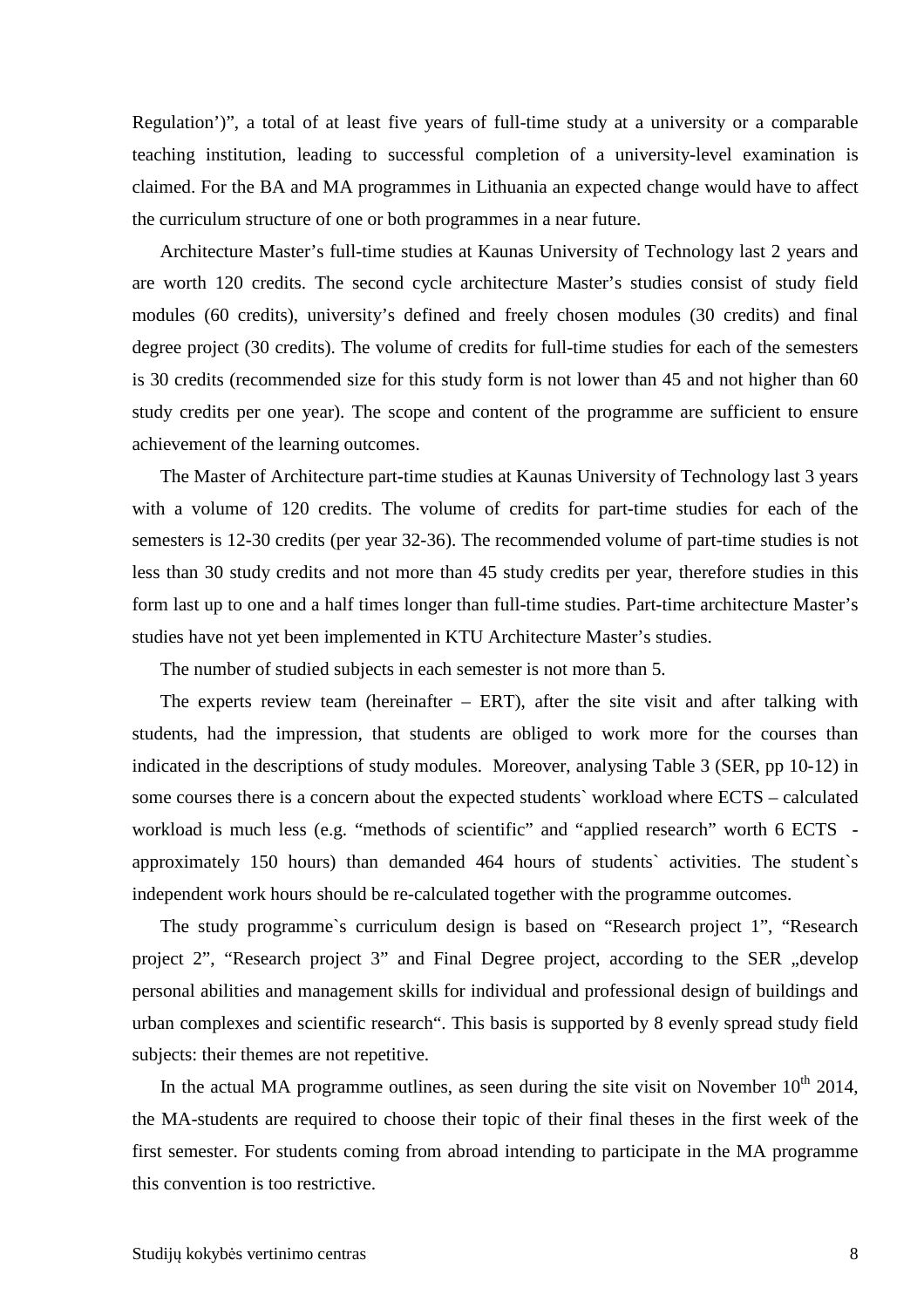Besides to their study field-subjects students have to choose 1of 3 groups of study modules (Architectural Renovation, Interior Design, Heritage Protection), each group consisting of 3 subjects). Each optional study module summarizes the design project. Optional subjects are spread evenly, their themes are not repetitive, but some modules have very similar and short lists of references and additional literature ("Methods of architectural renovation", "Design of architectural renovation"). In the list, some references date from 1995-1998, hence it is difficult to tell, if all contents reflect the latest achievements, the SER does not mention fundamental publication.

#### *2.3. Teaching staff*

The faculty is well equipped with the staff meeting legal requirements.

 The qualifications of the teaching staff are mostly adequate to ensure the learning outcomes. Among all employed 15 teachers there are 8 with doctoral degree and happily 5 of them are designing architects.

From the presented CVs' and during the meetings on the site visit it became clear that internationalisation is one of the priorities of KTU: The teaching-staff identifies itself as too locally positioned and not very well integrated to the international community of architects. By their background the instructors overwhelmingly have arisen from Lithuanian schools, several members of the faculty have studied at all levels at the University they teach nowadays. There are several foreign instructors at the department. Teaching in English is encouraged by 20% of higher salary. The university has recently started to invite guest professors from abroad to hold short workshops. Students the ERT had the opportunity to meet, would like to have much more guest professors coming from abroad.

Among elderly teaching architects, the ERT identified an attitude undervaluing the role of theory in the creation of contemporary architecture. This fact does not facilitate achieving the necessary learning outcomes. Some younger members of the teaching staff declared themselves to be more theory friendly.

According to the information collected during the meetings with staff and students it revealed that only some teachers apply contemporary learning devices like Moodle.

In the faculty all generations are represented quite equally. However, the ERT learned during the site visit that in the main studios mostly elderly architects were teaching. Among the younger teaching staff there are more female instructors engaged.

The University has set up strict requirements for research (artistic) and other professional activities for its academic staff what compels to strive the necessary attestations. The ERT for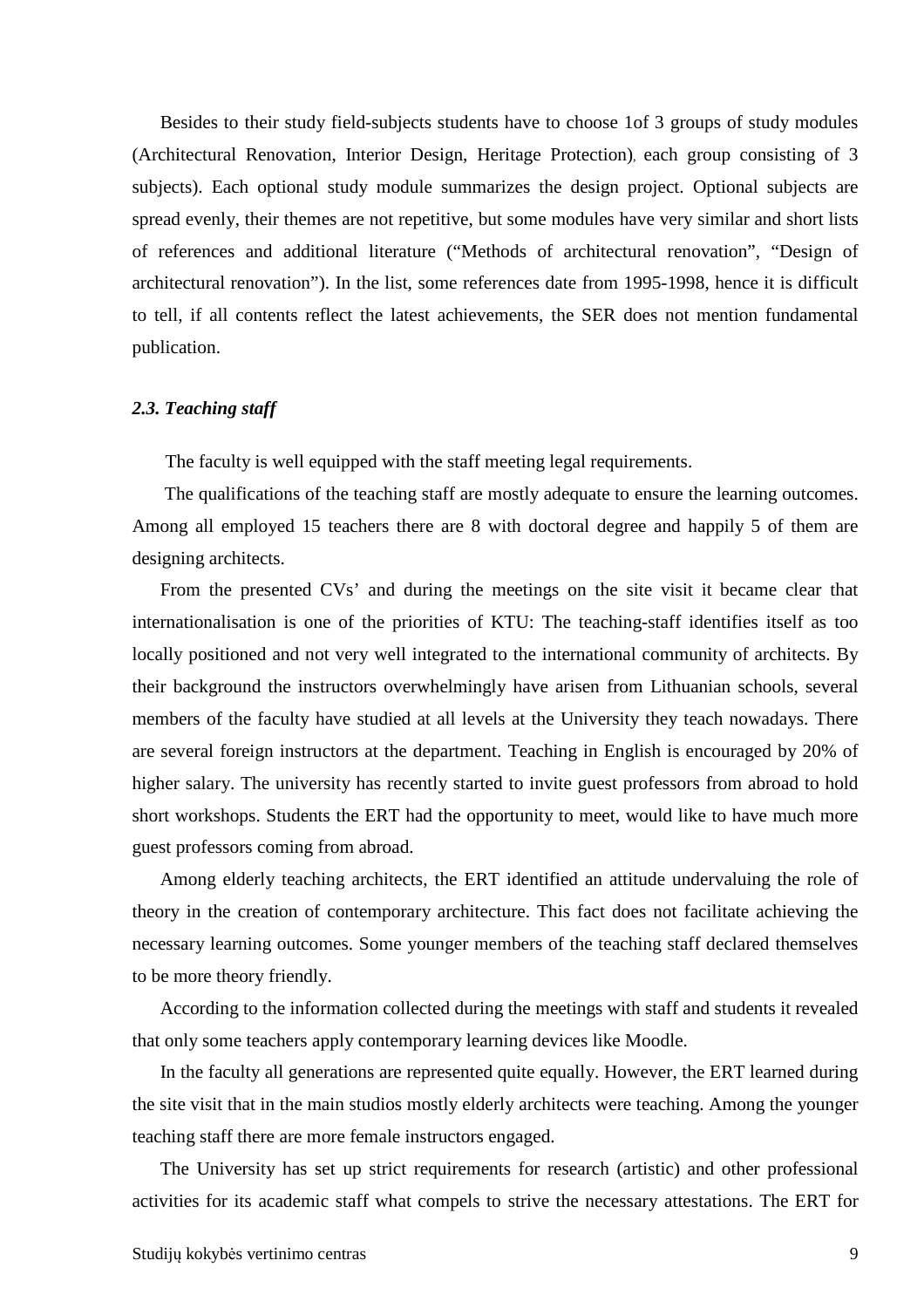instance learned during the site visit that for support of its staff university offers an opportunity to apply for financial support for international conference participation and/or for study trips.

The studios mostly are supervised by leading local architects. Several members of the teaching staff are active writers and researchers. The ERT found that among the publications there are more that will support students in their studies than of those offering original research fields. This fact might be a result of an unsatisfactory number of research grants provided by the department. Among the research and popularisation achievements the website www.autc.lt is worth to be mentioned.

#### *2.4. Facilities and learning resources*

The evaluation of the facilities is based on the findings during the site visit, on the data of the current SER and the final report of the former accreditation from 2008.

The financial resources of KTU and other Lithuanian HEIs compared to the budgets of Western European universities are poor. Standard price of full-time studies of second study cycle  $(MA)$  is 11054,00 Lt (3.300€) according the data of the SER. General cuts in state financing of higher education has been reported.

However, the facilities provided by the Faculty are adequate for the Architecture study programme needs, both in terms of classrooms and laboratories, as well as computers. Some of the premises are shared by Architecture and Civil/Electrical Engineering students, several medium-size lecture/drawing rooms (approx. 25 seats) and two lecture halls (each 120 seats) host the courses. Within a five years period the University assigned 1,5 mln Lt (450.000€) for renewal of Architecture study field facilities. The technical and aesthetic state of the classes is suitable. AutoCAD $\Box \Box$ Revit $\Box \Box$ Civil 3D $\Box \Box$ 3DS MAX software are available for the students, last versions were updated in 2013. The teaching and learning equipment available for the MA programme is up to date. It is reported, that lecture and teachers' rooms have poor microclimate, and –according to questionnaire– demand of the areas intended for independent work is still unsatisfied. This underlines the necessity to improve the facilities further on.

On their site visit the ERT found that there is a lack of space for students' independent work that makes group work inefficient. Courses for foreign students are organized separately, which results in no interaction with Lithuanian students.

During the site visit MA students reported about the minimum requirement of one month of practice at an Architect's office at the last semester of their BA studies. The obligation to attend final project work and practice in parallel causes high working load for the graduating students. Students of Architecture would benefit much more from practice experience in an earlier phase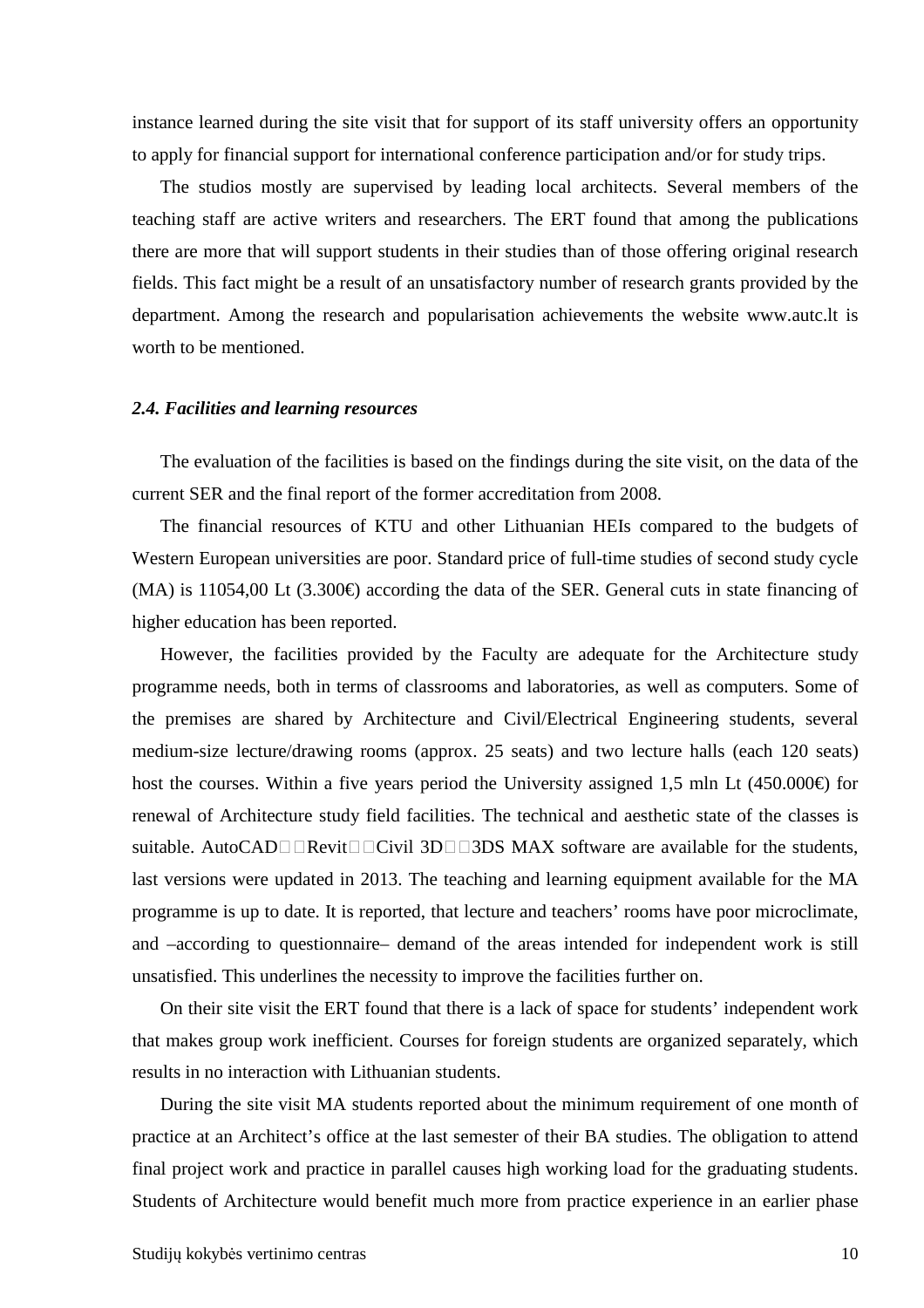of their studies.

Possibilities for foreign experience are well promoted by KTU, students are aware of the Erasmus+ programmes and are keen to participate usually two months.

Students can make use of the libraries of the department (2500 units) and the Faculty (1000 new books) as well. Teaching materials, such as textbooks, reference books and periodicals are adequate and are supplemented by on-line databases. The Faculty and the programme staff have been recently successful in their efforts to obtain funds for the upgrading of professional books. Recently 70 new publications were added to the Department's library, subscriptions for journals (e.g., Topos, The Plann, Architecture and Technologies in Detail, Urbanistika ir architektūra, Werk' Bauen und Wohnen) were provided. The University's library has a specialized exhibition of literature, when ordered books are annually transferred to the Faculties' libraries. The renewed library is equipped with Internet access for students and stuff, computers, video and audio equipment. The range and content of books, periodicals and online database is sufficient to Architecture studies, later published books and publications of theoretical content shall be added.

#### *2.5. Study process and students' performance assessment*

Students' admission to the second cycle study programme Architecture meets all rules and procedures approved by KTU Senate and the Government of the Republic of Lithuania. All admission rules can be found on the Internet. In order to motivate students, extra points can be given to the admission grade for participation in scientific or artistic activities. Admission competitive point is calculated: 80% depends on BA Diploma supplements and 20% extra mark of scientific and artistic activities, extra mark is given by the Faculty admission committee.

There is slight decrease in the number of admitted students during the last five years. However, the drop-out-rate is relatively low: during the analysed half of period 2009 – 2011, just one student left his (her) studies (group entered in 2009) – it composes just 5,3%. Compared with previous years: In the group that entered in 2007 the drop-out-rate was 27,8%. Following the SER information the Faculty already undertook actions to control the situation of such huge drop-out-rates. There has to be mentioned that in 2009 the system for higher education was reformed and new admission rules and a new financing system was introduced.

The student assessment and study process is well explained both for the individual exams and the final thesis. The assessment system and inner regulations of students' performance is clear, adequate and publicly available on KTU`s website. According to the given data, the ERT gained the impression, that the organisation of the study process ensures an adequate provision of the programme and achievement of the learning outcomes. On their site the ERT had the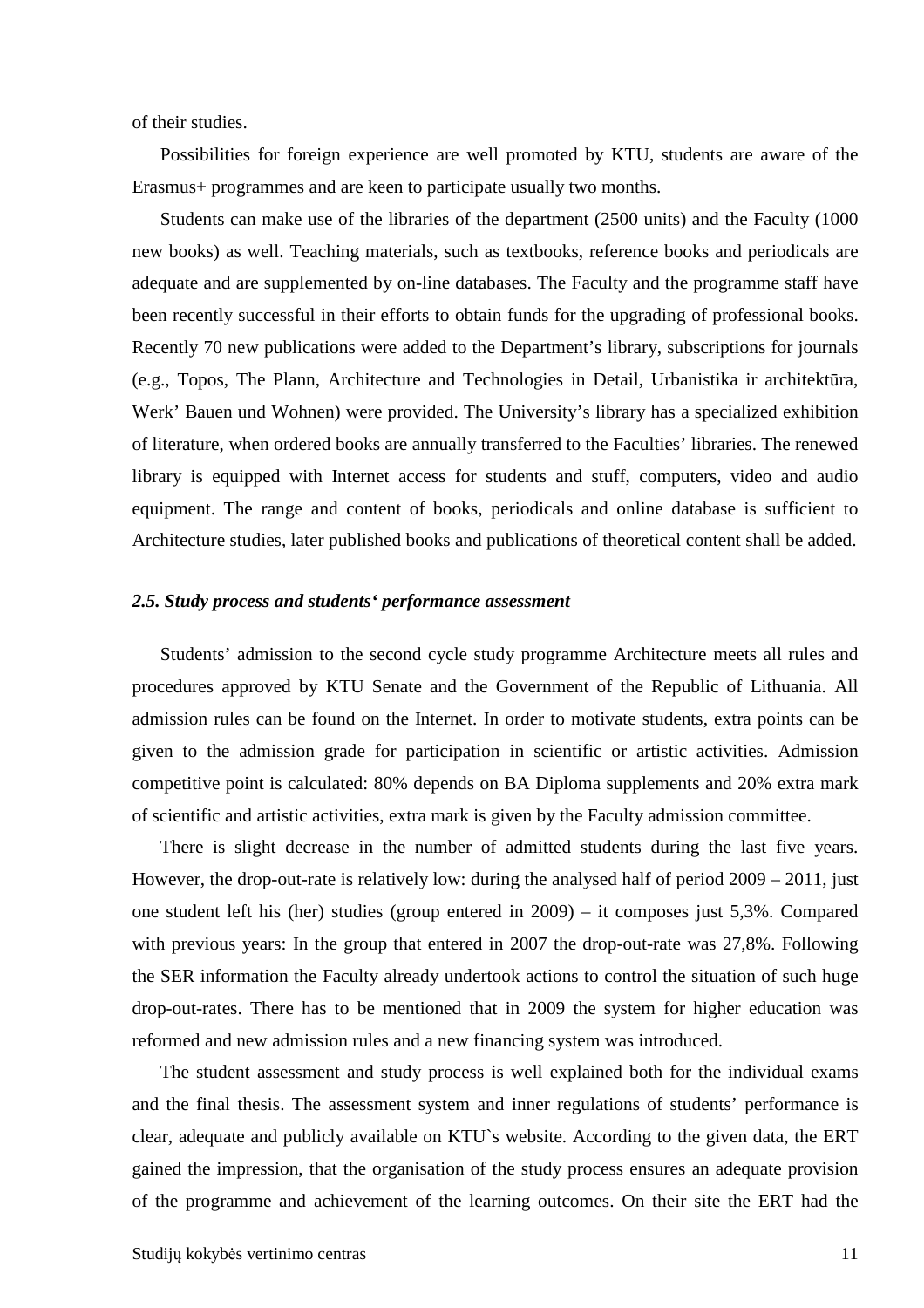impression that students are satisfied with their study process and that the study process is compatible with practical work. However, during the meetings with students, graduates and social partners some additional information was given: students and social partners suggested to focus more on legal acts and their present changes, which are related with architect work.

According to the SER, teaching staff and faculty administration involve and encourage the "smartest" students to participate in scientific and research activities, to attend in conferences, annual workshops, exhibitions ("Technorama") and represent their research in the Department and/or during lectures. During the analysed period students with teachers prepared 6 articles (just 3 students were involved) and participated in three conferences.

The University provides all opportunities to students to participate in student mobility programmes to study abroad. For student mobility programmes the Office of International Relations is directly responsible. The Faculty has agreements with 36 foreign universities, out of which students can chose their studies abroad. However, during the analysed period, just two students participated in mobility programmes. According to the SER, the main reason, why students are not active in mobility programmes is that most of them are employed or have already been engaged in mobility programmes during their BA studies. During the meetings with faculty responsible it became clear to the ERT that one of the main aims of the faculty is to become better known internationally.

Academic and social support for students is ensured. The ERT gained the impression that there are opportunities for students to contact lectors and to meet for consulting not only during lectures. Almost all important information for students can be found on the Internet. All information about activities after lectures, possibilities to participate in projects, information about future job possibilities and other important and interesting information can be found on the official KTU website.

According to the SER, the KTU Carrier Centre gives support and information about job opportunities and helps to prepare students to get integrated into the labour market. The Centre therefore organizes "KTU carrier days". During these events students are given possibilities to create contacts with possible employers.

To increase students` motivation, every year training excursions to newly realized objects are organized. In the SER examples were given, such as trips to: Panevėžys and Šiauliai sports arenas in 2008-2009, to objects of cultural heritage in 2010-2011, to Kaunas "Akropolis" shopping centre in 2010-2012, to Kaunas railway tunnel in 2011-2012 and to Žalgiris sports arena and Drukininkai "Snow" arena in 2012.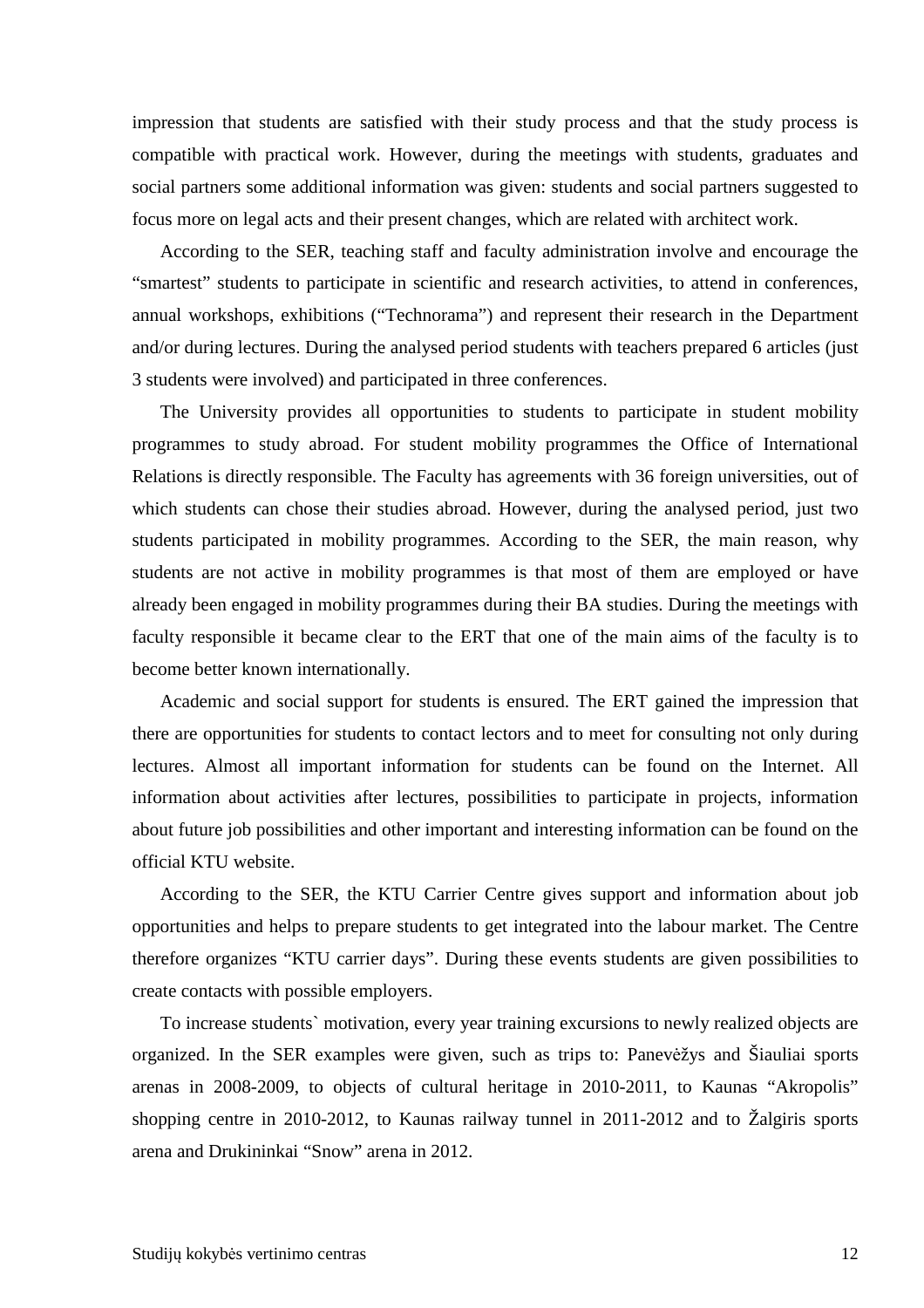The University helps to improve students` professional and general competences by organizing special workshops every semester. In the last study year these workshops were organized as international event, where students could get involved with real problems such as: arranging Kaunas city green spaces, structuring plans country parts of Lithuania.

According to the SER, many possibilities to participate in sports and artistic activities are offered. Students have the possibility to participate in psychological consultation at KTU students training centre. Students get help to integrate to society, if they have problems with their family or personal life.

According to the SER five types of financial support exist at present: Four types of scholarships, social scholarships for poor students and scholarships for the best study results. In addition teachers are giving recommendations, how to get sponsor scholarships. At KTU 10% of the students per semester get scholarships.

According to the SER, all efforts are made, to organise dormitories for students, who are not from Kaunas.

All MA final projects are related with the study programme. The results of the final thesis works shows, that the majority of students were motivated in their study field, the average assessment of the last two years results is 8,68.

During the analysed period and according to the SER 70% of graduates, have been employed within their specialization. This ratio shows that most of graduates are motivated to work according their specialization; also that after second cycle studies, architects are more appreciable.

#### *2.6. Programme management*

Responsibilities for the programme management are distributed among the extensive number of stakeholders. The interplay between the Dean of the faculty, the programme's coordinators, the head departments, the methodical cabinet and the study board and study programmes' committee (SPK) is difficult to understand (See Pic. 1 Structure of Faculty of Civil Engineering and Architecture, page 6).

On their site visit the ERT gained the impression that the dean of the faculty, the vice-dean for studies and the head of department were well working together.

A formal representation of students (the students' self-government) in organizational and with respect to questions the content of the study plans seems to be poorly developed. Students representation in the University organization (KTU dean and departments) should be formalized in the university`s enactments and programme management structures.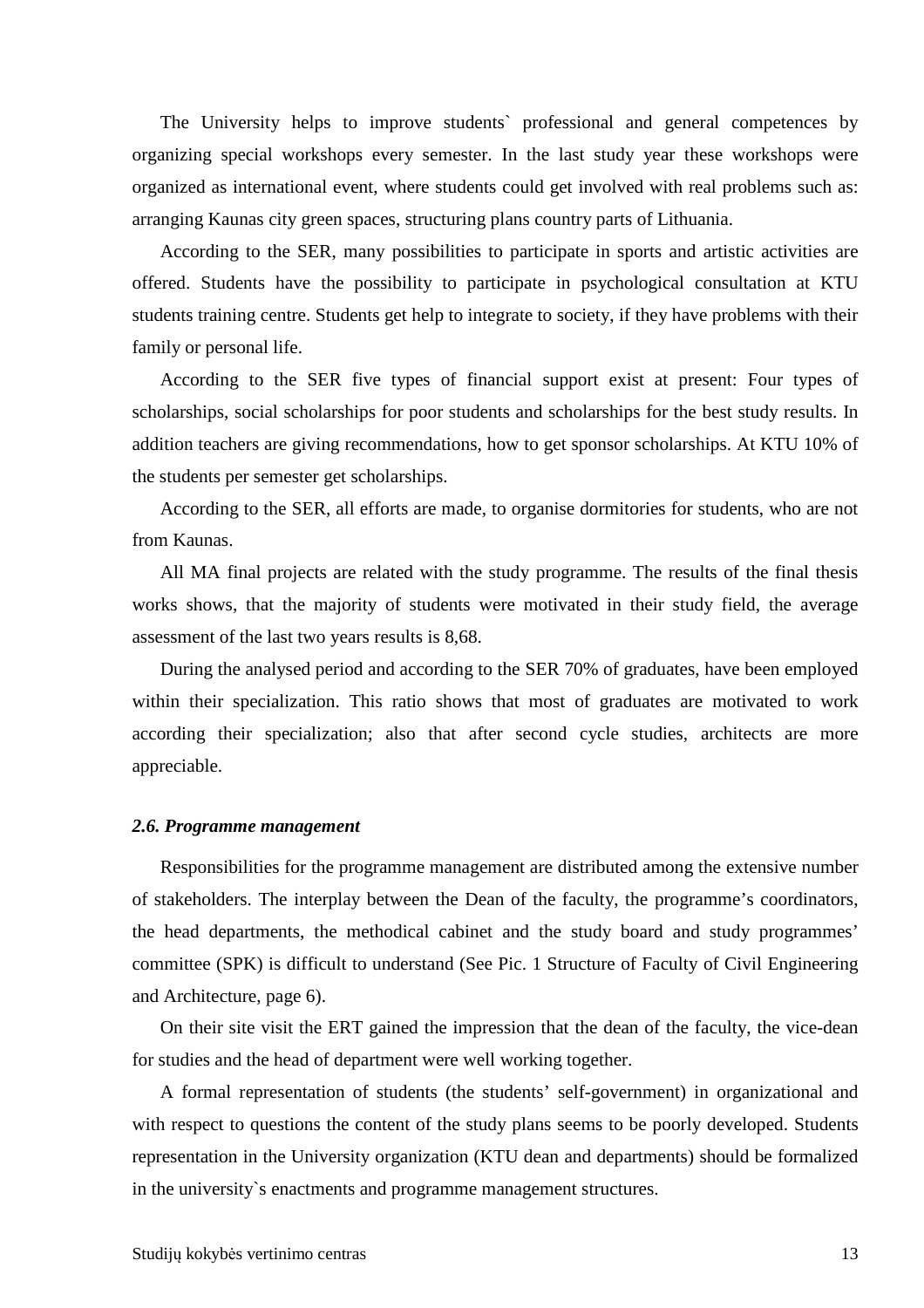KTU uses internal study quality assurance system (VSKUS) based on The European Foundation for Quality Management Quality Model EFQM and partially International Quality Management standards ISO 9001, SA 8000 (as stated in SER). The Department utilizes VSKUS - processed feedback to "close the loop" by taking improvement actions. Since 2013 Faculty "round tables" are organized twice per year to involve students to informal inquiry. Some facilities are reported to being improved as a result of students' feedback. However, there's no sufficient proof of a strong and well-structured QA system in operation. Following the SER (see page 32, 168) information and data on the implementation of the programme are regularly collected and analysed. Some results of the questionnaires are provided in the SER (see page 35), but students` activeness and involvement with respect to study quality assurance seams to be too weak (see page 37). On their site visit the ERT approved the impression that the dean of the faculty, the vice-dean of the studies and the head of department had knowledge about the quality assurance process that in the SER is mentioned to be managing and coordinating by KTU study pro-rector.

The amount of master students in architecture being unsatisfied with their lecture rooms intended for independent work (after lectures) with 23% not satisfied, which is less than at Bachelor programme as most of the Master students are employed. In general, facilities and learning resources mentioned in self-declarations seem to compromise the teaching and learning ambitions of the study course except the lack of model-making resources which have been already purchased (according to SER, pp.20).

The amount of master students in architecture declaring that study programme is not comprehensive and/or logically structured (69%) is extensive. The programmes` structure needs either a redesign (based on learning outcomes), and/or the information about the programme didactic concept have to be communicated completely different to the students.

Since the aim of every study programme – not only in a Master of Architecture – should guide the students to abilities of "life-long learning" the amount of bachelor students in architecture declaring that study programme did not motivate them to take interest and deepen knowledge independently (54%), the setting of the MA programme will need deep and fundamental transformation.

Authoritative representatives of institutions (external stakeholders) participate in activities of the commissions for defending of the final works. Other improvement processes by stakeholders involved are not mentioned. Moreover, formal representatives of the social partners interviewed were not fully informed about their role and expectations by the Faculty.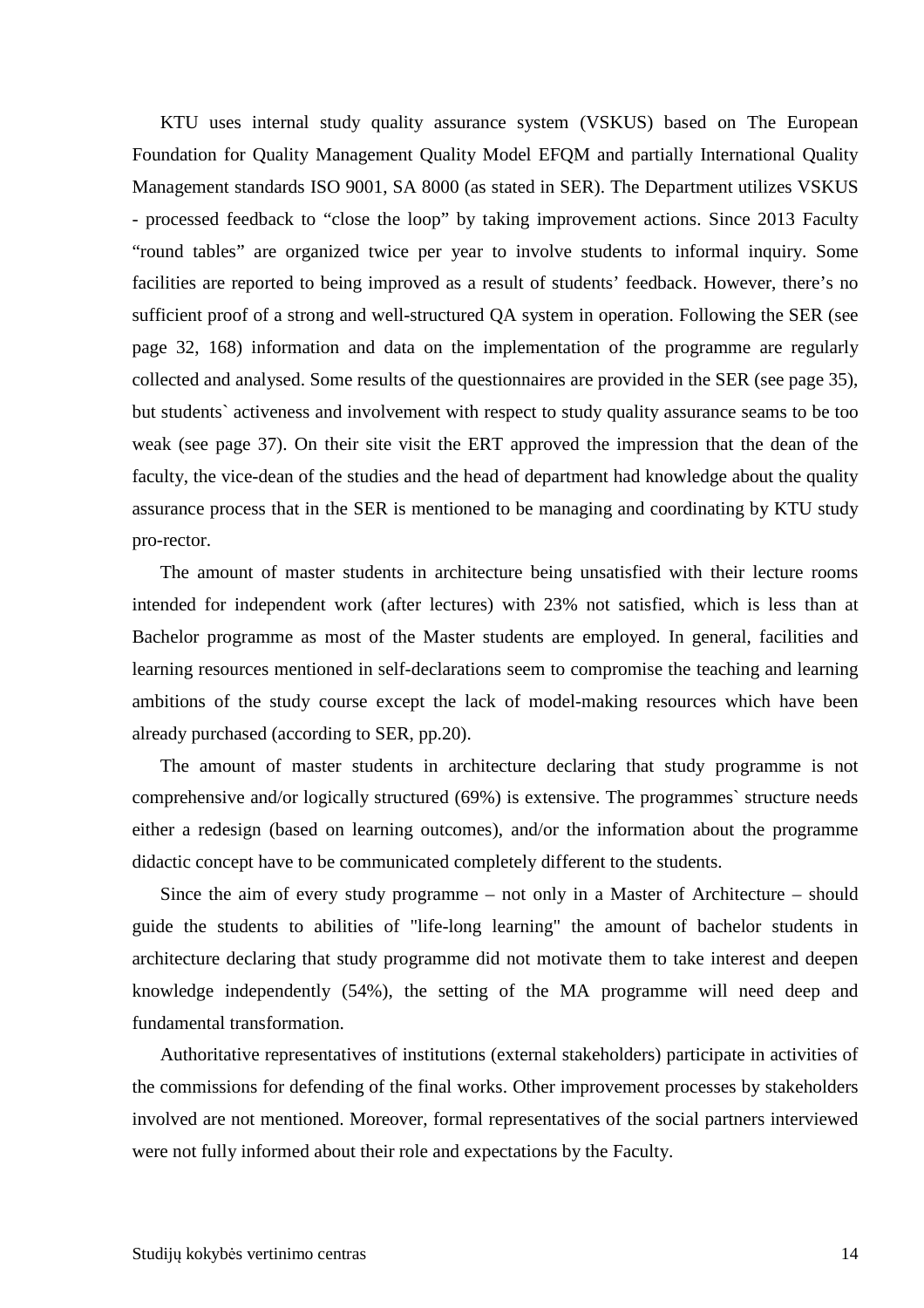#### **III. RECOMMENDATIONS**

- 1. KTU is advised to improve programme-learning outcomes stressing the importance of the newest scientific and professional contributions, utilizing adequate research methods and additionally employing dimensions of creativity and originality.
- 2. The character of the study programme is more research than project-based. The lack of design-oriented or professional practice-oriented courses indicates that this programme hardly can be considered as a base for the professional recognition as per Directive 2005/36/EC (even if it has been already recognized so). Therefore, the Department is advised to reconsider the character of the programme to move it either towards Master of Science or to adjust it towards Master of Architecture (more project-based). The fact that new Directive 2013/55/EU will be enforced from January 2016, demanding five years of architectural education as a foundation for the professional recognition could be a precious driver towards general reconstruction of the programme.
- 3. More time has to be reserved within the MA programme for the students' choice of the topic of their final theses.
- 4. The hours of student`s independent work per course should be adequately re-calculated and adjusted to course ECTS values (capacities).
- 5. The ERT recommends further enhancing of international activities of the teaching staff by incentives.
- 6. The ERT recommends to enlarge the space dedicated for student`s independent and group work.
- 7. The engagement of stakeholders (students, social partners) in the programme management has to become more proactive. The programme should provide training to Programme Committee members to ensure their contribution.
- 8. Quality procedures should be improved, ensuring that feedback from all stakeholders (students, faculty, management, social partners) would affect future program changes.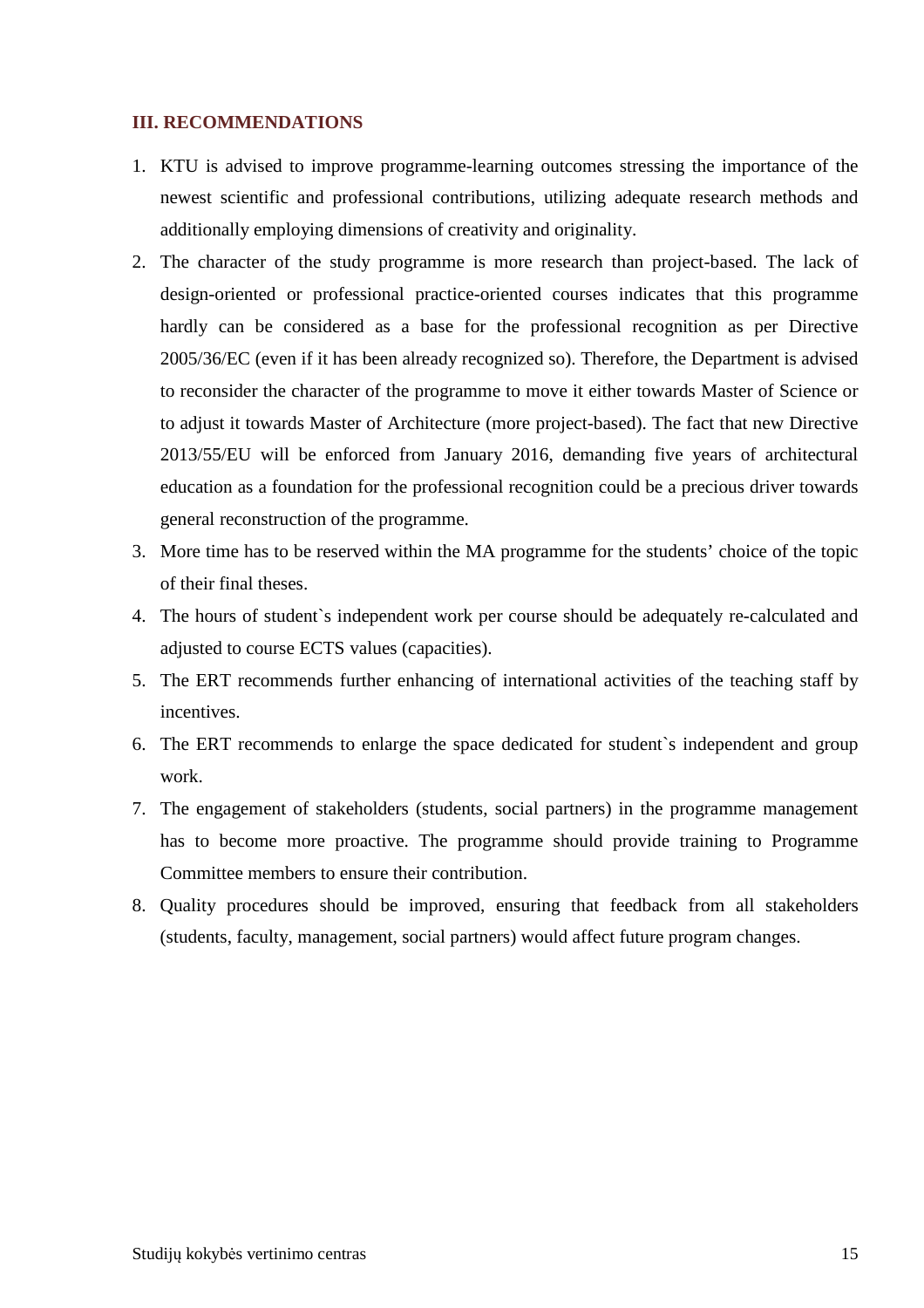#### **IV. SUMMARY**

Following the "Directive 2013/55/EU of the European Parliament and of the Council of 20 November 2013, amending Directive 2005/36/EC on the recognition of professional qualifications and Regulation (EU) No 1024/2012 on administrative cooperation through the Internal Market Information System ('the IMI Regulation')", a total of at least five years of fulltime study at a university or a comparable teaching institution, leading to successful completion of a university-level examination is claimed. For the BA and MA programmes in Lithuania a change of the overall duration of architecture programmes has to be expected in the years to come.

The programme meets the general requirements of the LTQF – Level 7. Never the less the main structure of the programme reflected through the programme outcomes does not fully satisfy the expectations of the EU regulations about professional recognition. The programme in general has to improve the learning outcomes set by specifying and properly assessing the missing areas.

The character of the study programme is more research than project-based. The lack of design-oriented or professional practice-oriented courses indicates that this programme hardly can be considered as the base for the professional recognition.

The hours of student`s independent work per course should be adjusted to ECTS values. The ERT, after the site visit and after talking with students, had the impression, that students are obliged to work more for the courses than indicated in the descriptions of study modules.

The ERT would encourage the study course responsible to invite their students more actively to participate in internationals exchange programmes.

In the actual MA programme outlines, as seen during the site visit on November  $10^{th}$  2014, the MA-students are required to choose their topic of their final theses in the first week of the first semester. For students coming from abroad intending to participate in the MA programme this convention is too restrictive.

The teaching staff CVs' provided in the self-evaluation report and did not reflect a positive activity in the international community of professionals involved in the MA programme. International exchange should be strengthened not only by student`s mobility but also for the teaching staff.

The study courses are well equipped both in technical and in spatial belongings. Never the less space for student`s independent work is too small. CAAD equipment and drawing facilities are in a good state but will have to be kept up-to-date following the technical development of the devices. Library and Internet access are in a good condition.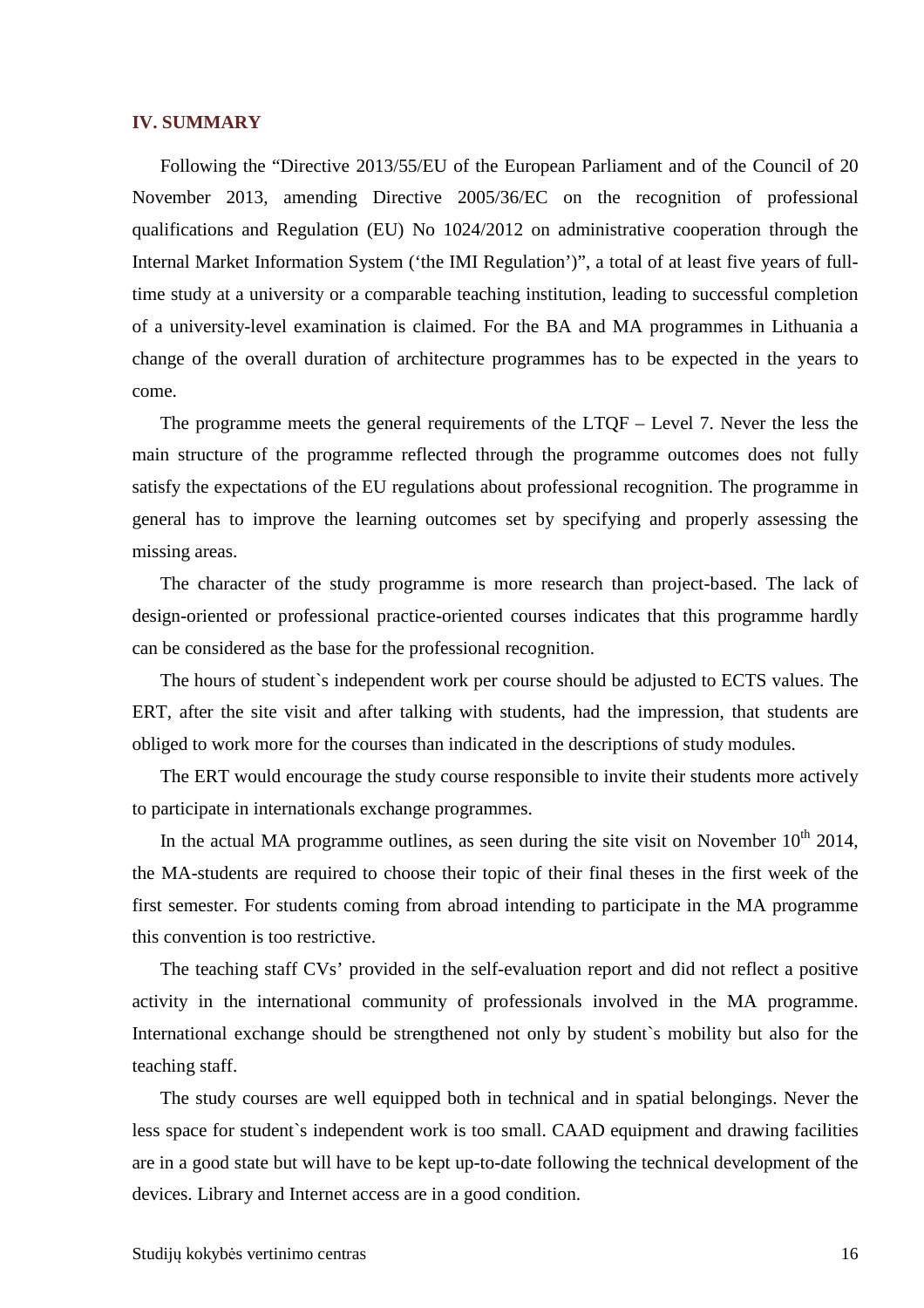Delegates of both architectural study programmes (BA and MA) should be represented in the programme committee. Moreover, external (social) partners' representatives should play more active role.

During their site visit of November  $10<sup>th</sup>$  2014 the ERT did not find sufficient proof that quality assurance activities would have influence to the improvement of study courses and/or teaching staff. At present applied questionnaires are neither supported by teaching staff members and students of the Architecture programme nor do they produce relevant feedback data.

Faculty`s "round tables" are organized twice per year since 2013 to involve students to informal inquiries. Improvements due to round "round table" activities have been introduced.

Never the less the ERT would recommend the introduction of a quality management system following international standards to continuously improve and enhance study course and teaching staff`s performance.

Dean and Vice-Deans will have to make sure, that results of the surveys are provided to students and teaching staff in an adequate way. The general acceptance of the instruments of quality management should gain acceptance by teaching staff and students.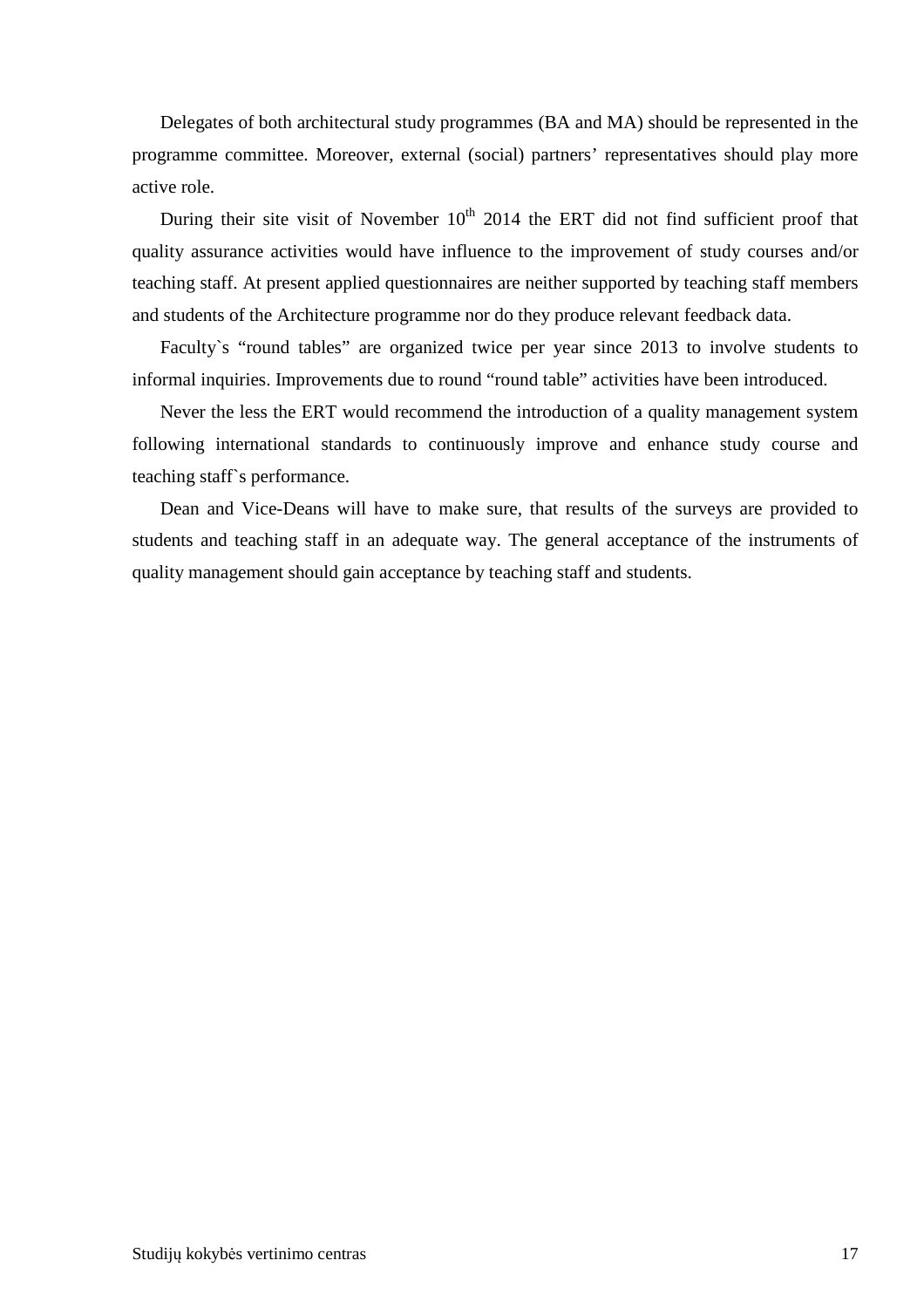### **V. GENERAL ASSESSMENT**

The study programme *Architecture* (state code – 621K10001) at Kaunas University of Technology is given **positive** evaluation.

*Study programme assessment in points by evaluation areas*.

| No. | <b>Evaluation Area</b>                             | <b>Evaluation of</b><br>an area in<br>points* |
|-----|----------------------------------------------------|-----------------------------------------------|
| 1.  | Programme aims and learning outcomes               |                                               |
| 2.  | Curriculum design                                  |                                               |
| 3.  | Teaching staff                                     |                                               |
| 4.  | Facilities and learning resources                  | 3                                             |
| 5.  | Study process and students' performance assessment |                                               |
| 6.  | Programme management                               | 3                                             |
|     | <b>Total:</b>                                      |                                               |

\*1 (unsatisfactory) - there are essential shortcomings that must be eliminated;

2 (satisfactory) - meets the established minimum requirements, needs improvement;

3 (good) - the field develops systematically, has distinctive features;

4 (very good) - the field is exceptionally good.

| Grupės vadovas:<br>Team leader: | Prof. Andreas Wenger      |  |
|---------------------------------|---------------------------|--|
| Grupės nariai:<br>Team members: | Prof. dr. Bachmann Bálint |  |
|                                 | Prof. dr. Mart Kalm       |  |
|                                 | Ass. Prof. Marko Savic    |  |
|                                 | Ramunė Staševičiūtė       |  |
|                                 | Gintautas Rimeikis        |  |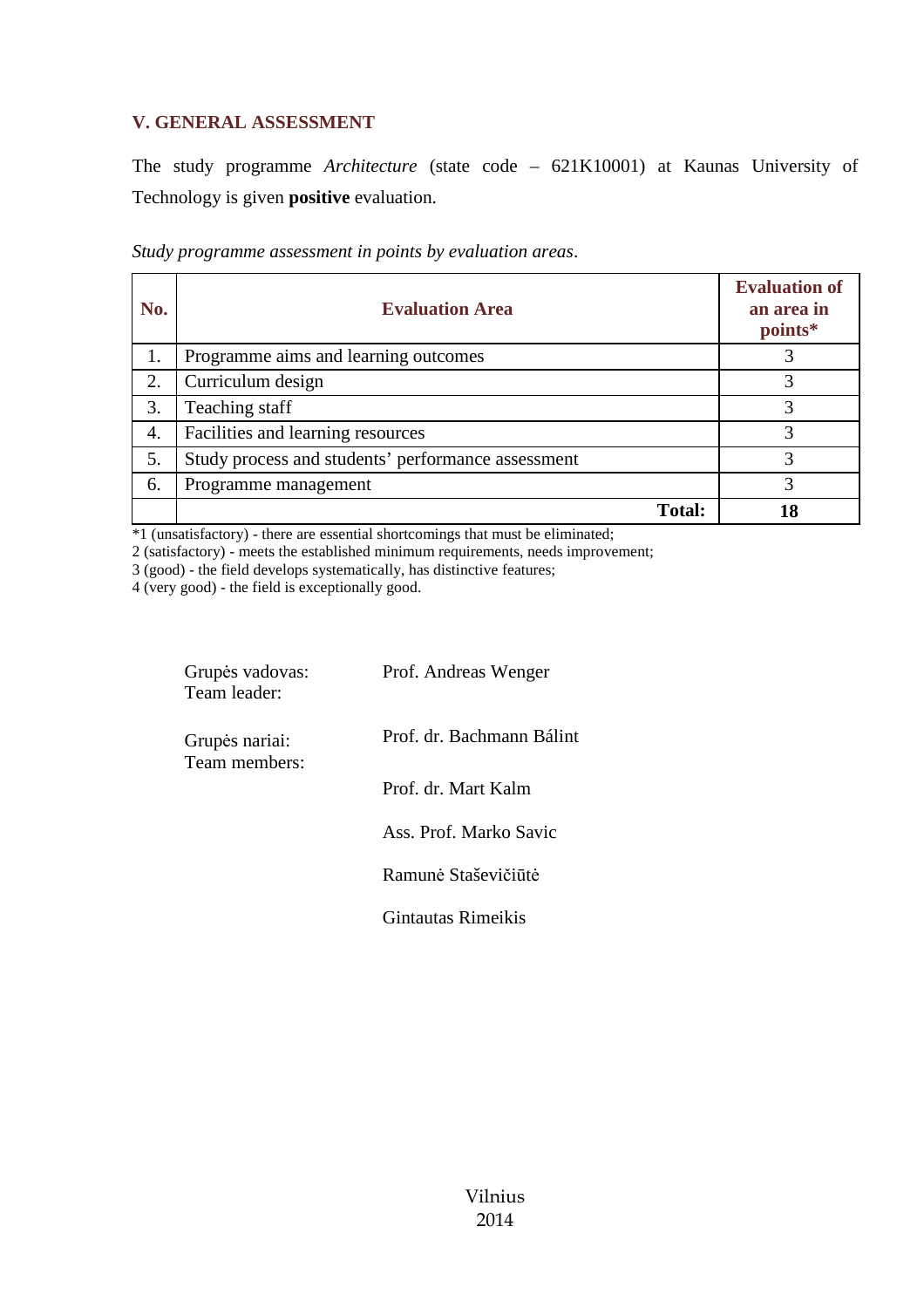# **KAUNO TECHNOLOGIJOS UNIVERSITETO ANTROSIOS PAKOPOS STUDIJŲ PROGRAMOS** *ARCHITEKTŪRA* **(VALSTYBINIS KODAS – 621K10001) 2015-01-26 EKSPERTINIO VERTINIMO IŠVADŲ NR. SV4-19 IŠRAŠAS**

<...>

#### **VI. APIBENDRINAMASIS ĮVERTINIMAS**

Kauno technologijos universiteto studijų programa *Architektūra* (valstybinis kodas – 621K10001) vertinama **teigiamai**.

| Eil.             | <b>Vertinimo sritis</b>                          | <b>Srities</b> |
|------------------|--------------------------------------------------|----------------|
| Nr.              |                                                  | jvertinimas,   |
|                  |                                                  | balais*        |
| 1.               | Programos tikslai ir numatomi studijų rezultatai | 3              |
| 2.               | Programos sandara                                | 3              |
| 3.               | Personalas                                       | 3              |
| $\overline{4}$ . | Materialieji ištekliai                           | 3              |
| 5.               | Studijų eiga ir jos vertinimas                   | 3              |
| 6.               | Programos vadyba                                 | 3              |
|                  | Iš viso:                                         | 18             |

\* 1 - Nepatenkinamai (yra esminių trūkumų, kuriuos būtina pašalinti)

2 - Patenkinamai (tenkina minimalius reikalavimus, reikia tobulinti)

3 - Gerai (sistemiškai plėtojama sritis, turi savitų bruožų)

4 - Labai gerai (sritis yra išskirtinė)

**<...>** 

#### **V. SANTRAUKA**

Pagal 2013 m. lapkričio 20 d. Europos Parlamento ir Tarybos direktyvą 2013/55/ES, kuria iš dalies keičiama Direktyva 2005/36/EB dėl profesinių kvalifikacijų pripažinimo, ir Reglamentą (ES) Nr. 1024/2012 dėl administracinio bendradarbiavimo per Vidaus rinkos informacijos sistemą (IMI reglamentas) bendrą studijų trukmę turi sudaryti penkerių metų studijos pagal nuolatinio mokymo programą universitete arba lygiavertėje mokymo institucijoje, užbaigiamos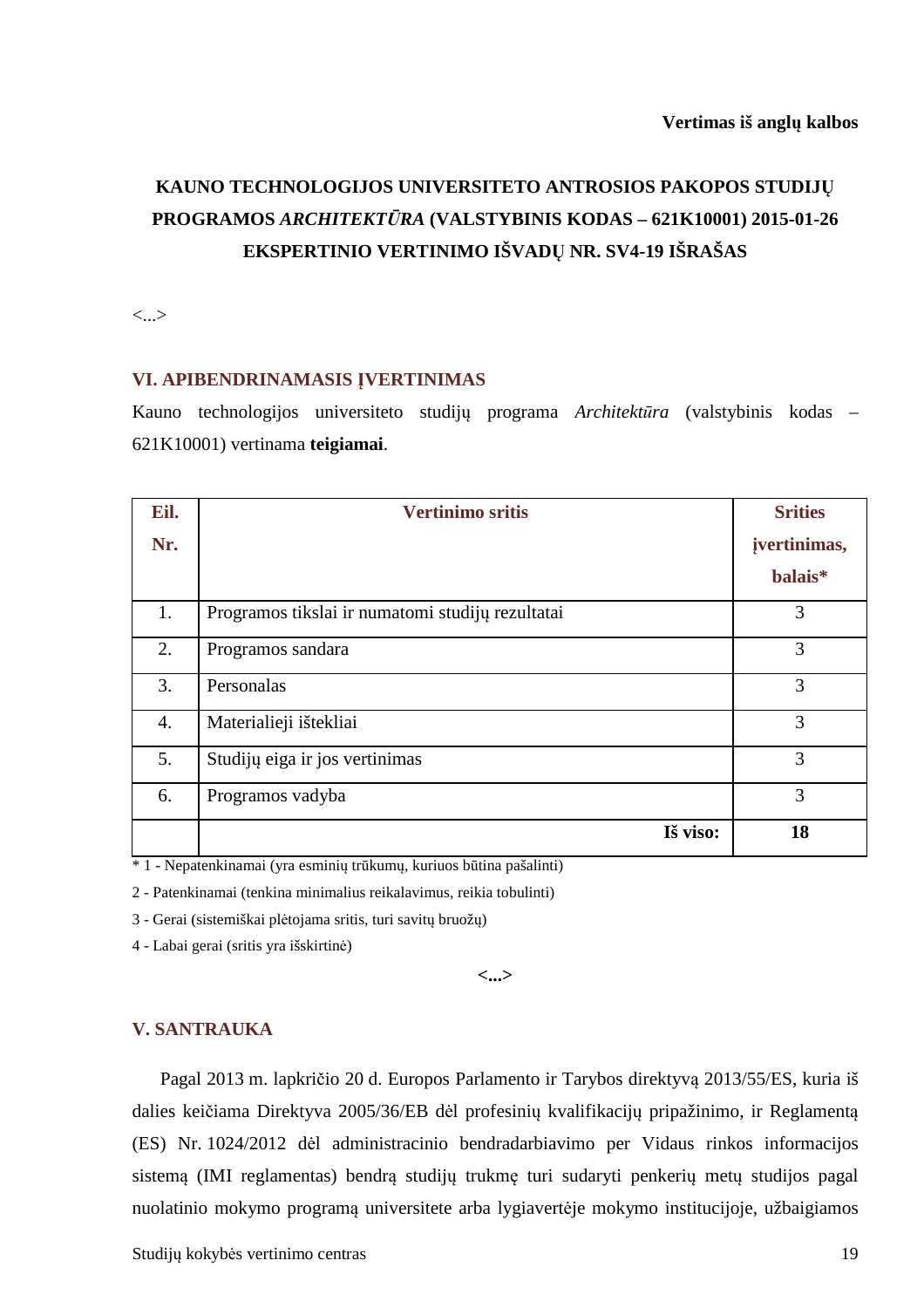sėkmingai išlaikius universiteto lygio egzaminus. Tikimasi, kad per ateinančius metus architektūros bakalauro ir magistro studijų programų Lietuvoje bendra trukmė keisis.

Programa atitinka bendruosius Lietuvos kvalifikacijų sandaros (toliau – LTKS) septinto lygio reikalavimus. Tačiau pagrindinė programos struktūra, kuri atsispindi programos rezultatuose, nevisiškai atitinka Europos Sąjungos (toliau – ES) teisės aktų, kuriais reglamentuojamas profesinis pripažinimas, lūkesčius. Apskritai programos studijų rezultatai turi būti tobulinami, nurodžius ir tinkamai įvertinus trūkstamas sritis.

Studijų programos pobūdis labiau grindžiamas tyrimais, o ne projektais. Į dizainą ar į profesinę praktiką orientuotų dalykų trūkumas rodo, kad ši programa vargu ar gali būti laikoma profesinio pripažinimo pagrindu.

Studentų kiekvieno dalyko savarankiško darbo valandų skaičius turi būti pakoreguotas pagal ECTS kreditus. Vizito metu universitete pabendravusi su studentais EG susidarė įspūdį, kad studentai yra priversti dirbti daugiau, nei nurodyta studijų modulių aprašuose.

EG ragina už studijų programą atsakingus asmenis skatinti studentus aktyviau dalyvauti tarptautinių mainų programose.

Pagal dabartinius magistro studijų programos dalykų aprašus, kurie EG buvo pateikti per vizitą 2014 m. lapkričio 10 d., magistrantūros studijų studentai privalo pasirinkti baigiamojo darbo temą pirmo semestro pirmą savaitę. Iš užsienio atvykstantiems studentams reikalavimas studijuoti šią magistrantūros programą tokia tvarka būtų pernelyg griežtas.

Savianalizės suvestinėje pateikti dėstytojų gyvenimo aprašymai neatspindi magistrantūros studijų programą vykdančių dėstytojų teigiamos veiklos tarptautinėje bendruomenėje. Turėtų būti stiprinami ne tik studentų, bet ir dėstytojų tarptautiniai mainai.

Studijų programa yra gerai aprūpinta tiek technine įranga, tiek patalpomis. Tačiau studentų savarankiško darbo patalpos per mažos. CAAD įranga ir piešimo priemonės – geros būklės, tačiau turės būti atnaujinamos atsižvelgiant į techninę raidą. Biblioteka ir interneto prieiga yra geros būklės.

Abiejų architektūros studijų programų (bakalauro ir magistro) atstovai turėtų būti įtraukti į studijų programos komitetą. Be to, jame turėtų aktyviau dalyvauti išorės (socialinių) partnerių atstovai.

2014 m. lapkričio 10 d. lankydamasi universitete, EG nerado pakankamai įrodymų, kad kokybės užtikrinimo veikla lemtų pakankamą studijų programos ar dalykų ir (arba) dėstytojų tobulėjimą. Šiuo metu rengiamų apklausų studijų programos *Architektūra* dėstytojai ir studentai nepalaiko, iš jų negaunama svarbių grįžtamojo ryšio duomenų.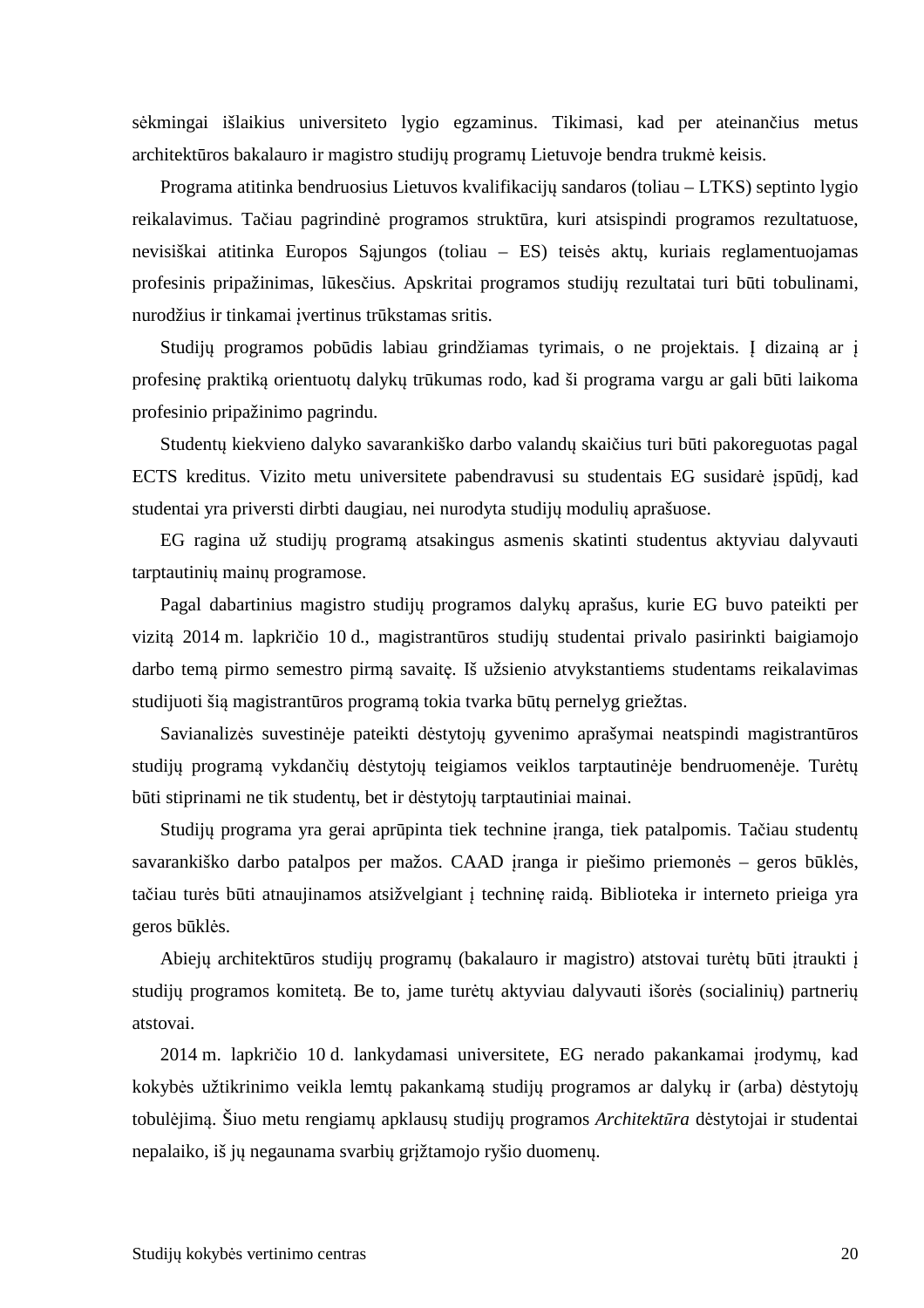Siekiant studentus įtraukti į neformalias apklausas, nuo 2013 m. du kartus per metus organizuojamos fakulteto apskritojo stalo diskusijos. Atsižvelgiant į apskritojo stalo diskusijas buvo įgyvendinta pakeitimų.

Tačiau EG rekomenduoja įdiegti tarptautinius standartus atitinkančią kokybės valdymo sistemą, siekiant nuolat gerinti studijų programą ir dėstytojų darbą.

Dekanas ir prodekanai turi užtikrinti, kad studentams ir dėstytojams būtų tinkamai pateikiami apklausų rezultatai. Būtina, kad dėstytojai ir studentai pritartų taikomoms kokybės valdymo priemonėms.

**<…>**

#### **III. REKOMENDACIJOS**

- 1. Kauno technologijos universitetui (toliau KTU) rekomenduojama tobulinti programos studijų rezultatus, akcentuojant naujausių mokslo pasiekimų ir specialistų indėlio svarbą, naudojant tinkamus tyrimo metodus ir papildomai įtraukiant kūrybiškumo ir originalumo aspektus.
- 2. Studijų programos pobūdis labiau grindžiamas tyrimais, o ne projektais. Į dizainą ar į profesinę praktiką orientuotų dalykų trūkumas rodo, kad ši programa vargu ar gali būti laikoma profesinio pripažinimo pagrindu, kaip nurodyta Direktyvoje 2005/36/EB (net jei ji jau pripažinta). Todėl katedrai rekomenduojama apsvarstyti programos pobūdį ir rinktis: arba suteikti mokslinį magistro laipsnį, arba priderinti ją prie architektūros magistro studijų (kurios būtų daugiau grindžiamos projektais). 2016 m. sausį įsigalios naujoji Direktyva 2013/55/ES, kuria reikalaujama penkerių metų trukmės architektūros studijų, siekiant įgyti profesinės kvalifikacijos pripažinimą, o tai gali būti geras postūmis apskritai pertvarkyti programą.
- 3. Magistrantūros studijų programoje daugiau laiko turi būti skiriama studentų baigiamojo darbo temos pasirinkimui.
- 4. Reikėtų tinkamai perskaičiuoti studentų kiekvieno dalyko savarankiško darbo valandas ir pritaikyti jas prie dalyko ECTS kreditų (apimties).
- 5. Ekspertų grupė (toliau EG) rekomenduoja toliau stiprinti ir skatinti dėstytojų tarptautinę veiklą.
- 6. EG rekomenduoja suteikti daugiau patalpų studentų savarankiškam darbui ir darbui grupėse.
- 7. Į programos valdymą reikėtų aktyviau įtraukti dalininkus (studentus, socialinius partnerius). Programoje turėtų būti numatytas programos komiteto narių mokymas, siekiant užtikrinti jų indėlį.